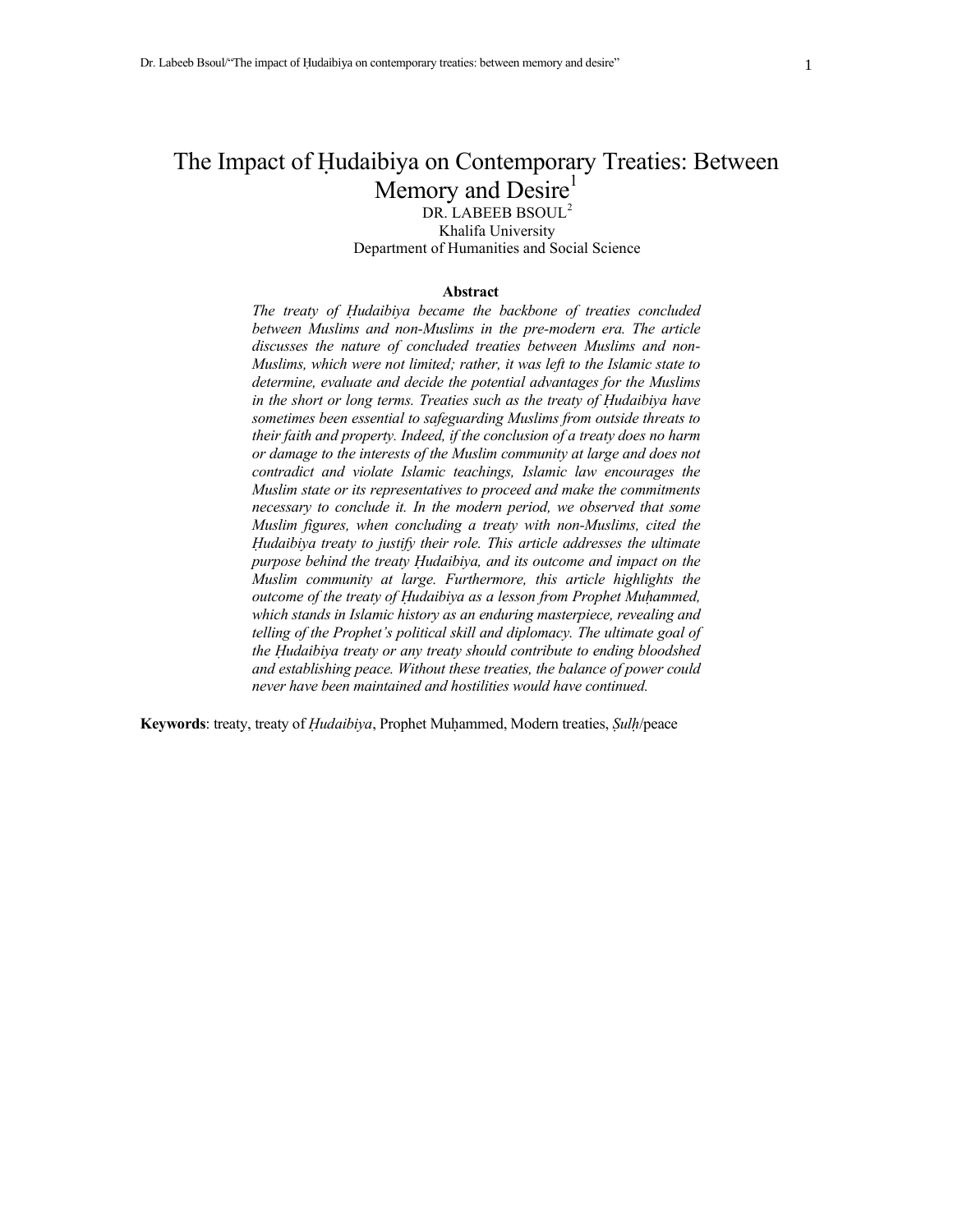#### **1. Introduction**

The treaty of Hudaibiya has captured the attentions of scholars, historians, jurists and politicians in both the past and present. However, each scholar, jurist and politician cited the Hudaibiya treaty in support of their claim that the *pacta sunt servanda* principle of Islamic law empowers Muslims in general and Muslim rulers in particular to treat freely any non-Muslim sovereign.<sup>3</sup> In the recent period, one can observe that Muslim leaders, when concluding treaties with non-Muslim countries, indicate that they are following the conduct of Prophet Muhammed, in particular the pact of Hudaibiya. The understanding of the pact of Hudaibiya became a practice among Muslim leaders throughout the history of Islam, past and present. We will illustrate cases and examples of treaties that took place throughout the history of Islamic countries in which the pattern of Hudaibiya became an example for these leaders upon concluding treaties with non-Muslims. Obviously, there are some differences and outcomes in terms of the content between the Hudaibiya and other treaties. The leading point of differences is that the Prophet Muhammed was personally involved in Hudaibiya and has special characteristics as a legislator, politician and statesman, as was described by Montgomery Watt.<sup>4</sup>

## **2. The Nature of Islamic Treaties**

Throughout the history of human civilizations, treaties have been drafted in order to organize relations between nations as well as to establish the rights of each party and to enforce mutually agreed upon terms and conditions.<sup>5</sup> In the process, treaties have become one of the most fundamental elements in organizing the relations of nations at times of peace and war. Treaties have been drawn up in order to stop bloodshed and to crown efforts at achieving peace. Furthermore, under the terms of these treaties, the status of prisoners of war has been determined, booty distributed, and the sovereignty and territory of states established and recognized. The aims behind treaties between nations can differ widely. A treaty may be concluded, for instance, to achieve economic and trade advantages, to affect exchange of embassies in order to improve political relations, or simply to end hostilities and deal with the issue of prisoners of war. Other treaties deal with educational or other social purposes.

In Islamic civilization, too, treaties have been used as a tool to organize the relations between the Islamic state and its neighboring states. Yet, in Islam, treaties were not limited to the state alone; indeed, they came to be a means of settling matters between tribes, individuals and groups of individuals. The*'aqd al-dhimma* was in fact the first incarnation of such treaties; only later did states expand the use of treaties to seal the end of fighting, armistice agreements, the spread of peace (*amÉn*), truce of suspension of fighting (*hudna*), temporary/ceasefire cessation of hostilities (*muwāda'a*), etc. Under these treaties, the spread of religious practices and the terms of trade were established. The treaty became a way of honoring these sorts of agreements and organizing and summarizing political relations among nations.<sup>6</sup>

The purpose of the treaties concluded between Muslims and non-Muslims in the pre-modern era were not limited; rather, it was left to the Islamic state to determine, evaluate and decide the potential advantages for the Muslims in the short or long terms. Treaties have sometimes been essential to safeguarding Muslims from outside threats to their faith and property. Indeed, if the conclusion of a treaty does no harm or damage to the interests of the Muslim community at large and does not contradict and violate Islamic teachings, Islamic law encourages the Muslim state or its representatives to proceed and make the commitments necessary to conclude it.

It is important to note the circumstances under which Muslim rulers or statesmen resorted to concluding a treaty with non-Muslims. These circumstances may be divided into three categories: The first is from a position of power, in order to avoid further conflict and bloodshed (as well as to gain more time for reinforcements and supplies to arrive). The second category is from a position of equilibrium, in order to settle differences for which a military solution is not desirable. The third category is from a position of weakness, where the object is to make the best of adverse circumstances and perhaps to gain time for planning and readjustments for potential future conflict.<sup>7</sup>

Instances of the first category, in which Muslims negotiated from a position of power, are many and diverse. They include, for example, the talks concerning the capitulation of Jerusalem in  $17/638$ , and the surrender of Alexandria in  $22/642$ . As for the second category, from the position of equilibrium of power, Muslims frequently concluded treaties with the Byzantines in connection with their frontier wars in Asia Minor during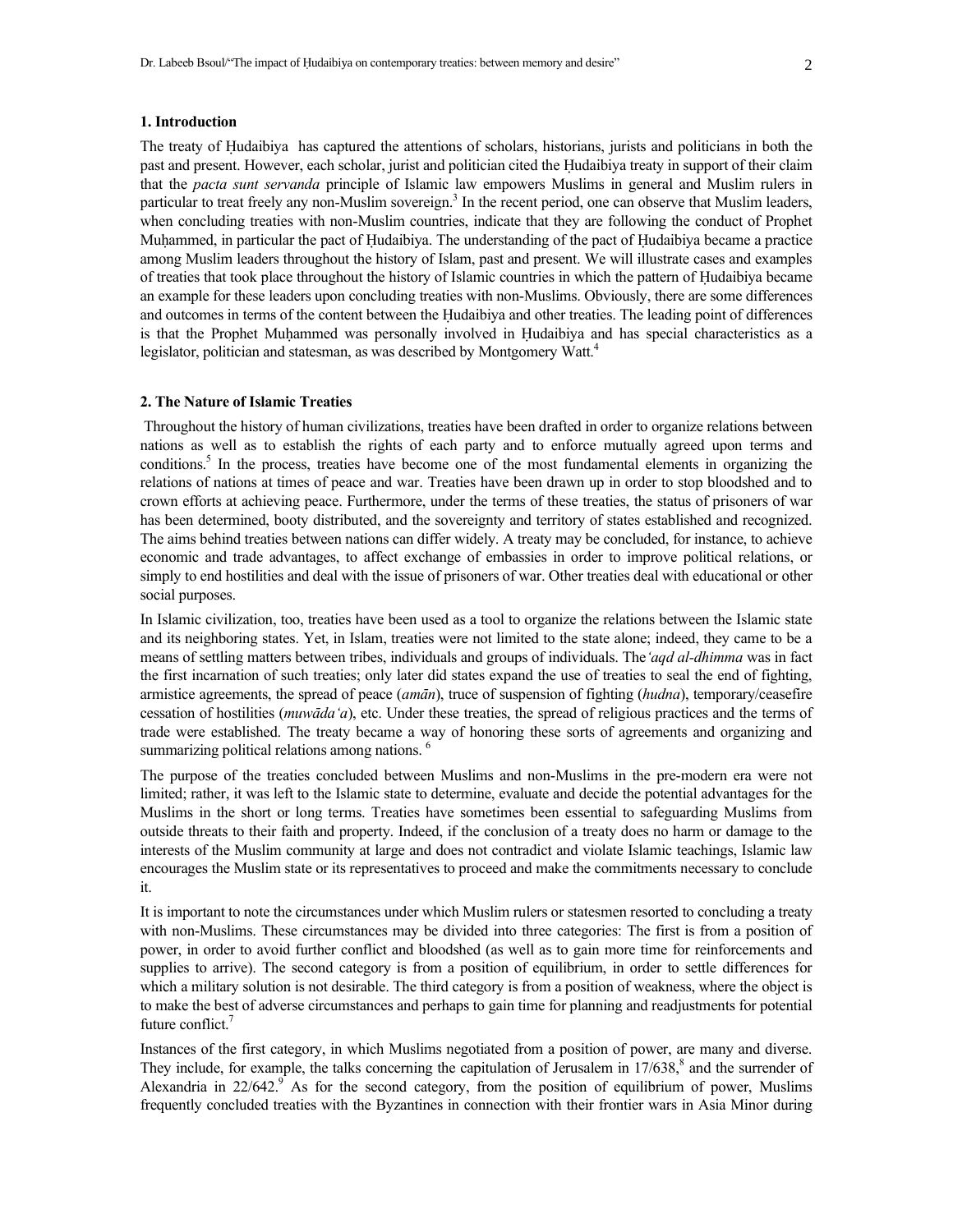both the Umayyad and Abbasid eras.<sup>10</sup> Finally, negotiating from a position of weakness, Muslims often signed treaties with non-Muslims when faced with internal disputes, such as the treaties of Umayyad Caliph 'Abd al-Malik ibn Marwān (r. 65/685-86/705) with Emperor Justinian II of Byzantine (concluded in 70/689) and in the Ayyūbid era during the reign of Malik al-Kāmil (r. 615/1218-636/1238) with Fredrick II, dated 625/1229.<sup>11</sup>

## **3. A Brief History of Islamic Treaties**

The practice of concluding Islamic treaties was initiated by the Prophet and continued during the time of the four Rightly Guided Caliphs. The treaties negotiated between these early caliphs or their representatives and their adversaries were limited to establishing peaceful relations or alliances; these agreements took the form of treaties of ceasefire (*hudna*) or covenant of protection (*'aqd al-dhimma*). In the negotiations for these treaties, non-Muslims were given the choice of three options: conversion to Islam, becoming *dhimmi*s, or resuming the hostilities. Among the treaties of *dhimma*, known as a continuous truce (*sulh*), was the one negotiated by  $\}$ 'Umar ibn al-Khattāb with the people of 'Ilyā' (Jerusalem) in  $17/638$ <sup>12</sup>. This treaty granted mutually agreed rights and protection to non-Muslims.<sup>13</sup> It also asserted the right of movement, freedom of practice and beliefs, the choice to stay in or leave the territory, and, finally, the protection of (*dhimm* $\bar{s}$ ' lives and property in return for the payment of the poll tax  $(iizya)$ .<sup>14</sup> Similarly, in 15/636. Khālid ibn al-Walīd concluded a treaty with the people of Damascus, granting them protection of their properties and churches in return for their paying *jizya*. 15 Likewise in early 19/640, Abū 'Ubayda ibn al-Jarrāḥ and the people of Syria concluded another treaty along the same lines.<sup>16</sup>

The Muslims continued to conclude treaties of ceasefire (*hudna*) and *dhimma* with non-Muslims after the era of the four Rightly Guided Caliphs, following the conduct of the Prophet and his immediate successors. For example, under the Umayyad dynasty, many treaties were concluded between Muslims and the Byzantines, non-Muslim nations of the *dār al-h arb*. According to the *Futūh al-Buldān* of Balādhurī, during the time of Mu'āwiya (r. 41/661-48/680), a great percentage of Byzantine territory was subject to treaties of safe conduct.<sup>17</sup> During the time of hostilities and tensions between Mu'āwiya and 'Alī ibn Abī Tālib, Mu'āwiya drafted a treaty of ceasefire (*hudna*) with the Byzantine emperor Constantine II (527-565 C. E.), prior to his battle with *'*AlÊ in 28/658. Then, when he proclaimed himself caliph in 662, he renewed and signed a treaty on his own authority with the Byzantine emperor in which tribute was paid to the latter.<sup>18</sup> In the same way, Caliph *'Abd al-Malik ibn* Marwān was obliged to conclude a peace treaty with the Byzantines while he was fighting insurgents and rebels in Iraq. At the beginning of his reign, he sent money and gifts to the Byzantine emperor Justinian II (685-695), released all Byzantine prisoners, and paid weekly tribute thereafter. In 70/689, he renewed the same ceasefire  $(hudna)$  again.<sup>19</sup>

During the Abbasid period, the political relationships between Muslims and Byzantines followed the pattern set by their predecessors. In fact this political trend became more marked under the rule of al-Manṣūr, the second *'*Abbasid caliph (r. 136/754-158/785), when in 148/765 the exchange of ambassadors was resumed. These political or diplomatic types of relations were not limited to negotiating treaties but also entailed exchanges of gifts and the release of prisoners. Because of the improvement in the relations between Muslims and Byzantines, mutual interests were more easily accommodated: for example, trade barriers were lifted. This process is also clearly seen in the exchange of gifts, letters, and representatives between Hārūn al-Rashīd (r. 170/786-194/809) and Charlemagne, who in 187/802 arranged a treaty of friendship and alliance after establishing diplomatic ties. $^{20}$ 

The Fatimids and the Mamlüks followed the lead of the 'Abbasids by concluding treaties with non-Muslims. Their relations extended to Europe and to Central and East Asia.<sup>21</sup> Furthermore, during the Crusades, political relations between eastern and western ruling powers in general, and in particular between Salāḥ al-Dīn al-Ayyūbī (r. 1169-93) and Richard the Lionheart, were further developed. A treaty was concluded between the two leaders in 1192.<sup>22</sup> Toward the end of the Crusades, in 1258, an exchange of embassies between Western and Islamic countries took place in an effort to re-establish and resume political and trade connections.<sup>23</sup> During the Ottoman period, a friendly treaty was concluded between Suleiman the Magnificent (152-1566) and the King of France, Francis I. The treaty was known as the "Treaty of Amity and Commerce: The Ottoman Empire and France, February 1535."<sup>24</sup>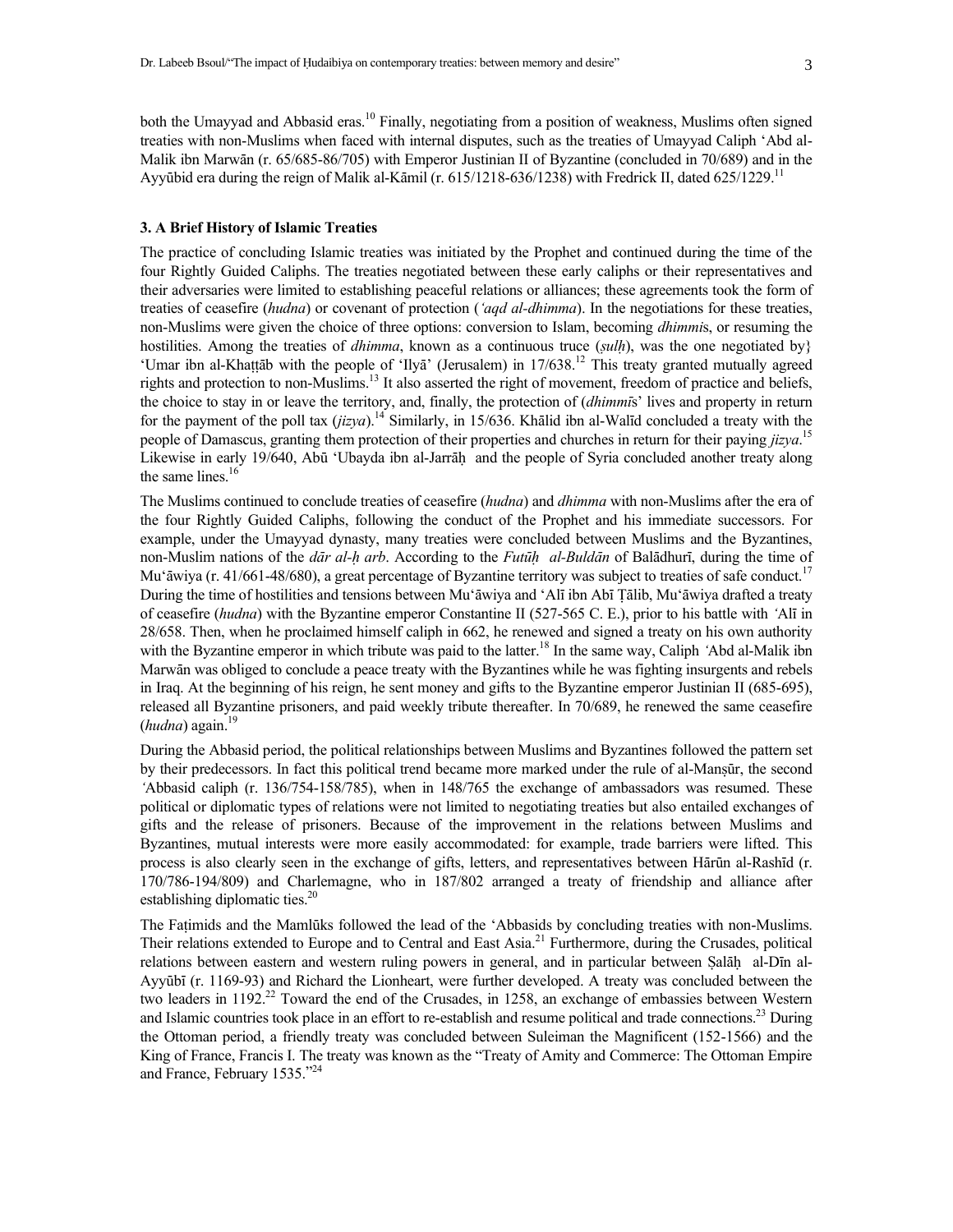## **4. Significance and Outcomes of Islamic Treaties**

The purpose of the following discussion, therefore, is to examine certain treaties in greater depth so as to illustrate in detail how Muslims dealt with non-Muslims in neighboring countries in the process of concluding treaties. The art of negotiation and the purpose of concluding treaties often led to compromises between Muslims and their enemies, achieving, if only temporarily, the ultimate goal of ending bloodshed and establishing peace. Without these treaties, the balance of power could never have been maintained and hostilities would have continued.

In the following discussion, the intention is to highlight the significance and outcome of all Islamic treaties, but especially of the Hudaibiya treaty. The Hudaibiya treaty has long been considered by classical and modern historians and jurists as a model and the most influential document in the Islamic history of treaty-writing. Historians and jurists agree that the validity of later treaties was usually measured according to the standard set by Hudaibiya. Although some of the Prophet's Companions were not in favor of the treaty when it was being negotiated, among them 'Umar b. al-Khaṭṭāb, they eventually realized that the Prophet would not make concessions at the expense of Muslims unless it entailed a major gain in the long term. What became evident in hindsight was that the Muslims gained much more than they lost due to any concessions they were forced to make.

## *4.1 The Hudaibiya Treaty* <sup>25</sup>

To understand the background that led to the conclusion of Hudaibiya, it is essential to note here that the Prophet, before embarking on his mission, had attended the formation of the confederacy of the Fudūl in ca. 580, where all of the attending small and large tribes made a covenant that, as God was their witness, they would forever stand on the side of the victims of injustice.<sup>26</sup> Through participation in this event, the Prophet gained early experience of negotiation. The Prophet is supposed to have said,

I uphold the pact concluded in my presence when Ibn Jud'Én gave us a great banquet. Should it ever be invoked, I shall immediately rise to answer the call.<sup>27</sup>

The Arabs in the pre-Islamic era were thus used to concluding peace treaties with neighboring societies, and this tradition of negotiation and treaty-making likewise had an impact on those who later converted to Islam. Their past experience and background, or that of their ancestors, contributed to the formulation of future treaties that took place under Islam. $^{28}$ 

The treaty of Hudaibiya<sup>29</sup> was concluded between the Prophet Muhammed and Suhayl b. 'Amr, a representative of the Quraysh tribe of Mecca. The treaty, as noted before, became in the eyes of Muslim scholars the model for all subsequent Islamic treaties, mainly because of the Prophet's role in negotiating its terms and conditions.<sup>30</sup> Another reason for its fame is the circumstances that faced the Prophet while drafting this agreement: characteristically, his determination and personal qualities allowed him to achieve peace, despite the harsh demands and conditions imposed by the other party.

Another point of consideration is the political status of the Muslim community in Medina and its relations with the neighboring tribe of Quraysh in Mecca prior to the Hudaibiya treaty. Within Medina, the Prophet made an alliance in 622 between himself (as the representative of the Muslims) and the non-Muslims (chiefly Jews) of Medina, which rendered the Muslim position or status in Medina secure enough to allow them to turn their attention toward Mecca.  $31$  Mecca was a very strategic and important city to Muslims, since it is the birthplace of the Prophet and many of the Companions, as well as being a religious, economic and historical center of long standing. Between the years 1/622 and 6/628, several skirmishes and three major battles took place between the Muslims of Medina and the Meccans, resulting in a stalemate where neither side could really claim absolute victory over the other. For example, the battle of Badr in 2/624 was a victory for the Muslims of Medina, the battle of Uhud in  $3/625$  a victory for the Meccans, and the battle of the Trench in 5/627, where the Meccans broke off their siege of Medina without either reaching victory or admitting defeat, a draw.<sup>32</sup> After the battle of the Trench, the Meccans remained strong and decided to protect their city from any attempt at invasion by the Muslims of Medina.<sup>33</sup>

At this stage, the Muslims knew the strength of their Meccan enemy and there was a general awareness that Muslims could not take Mecca through military invasion. In view of this situation, and considering as well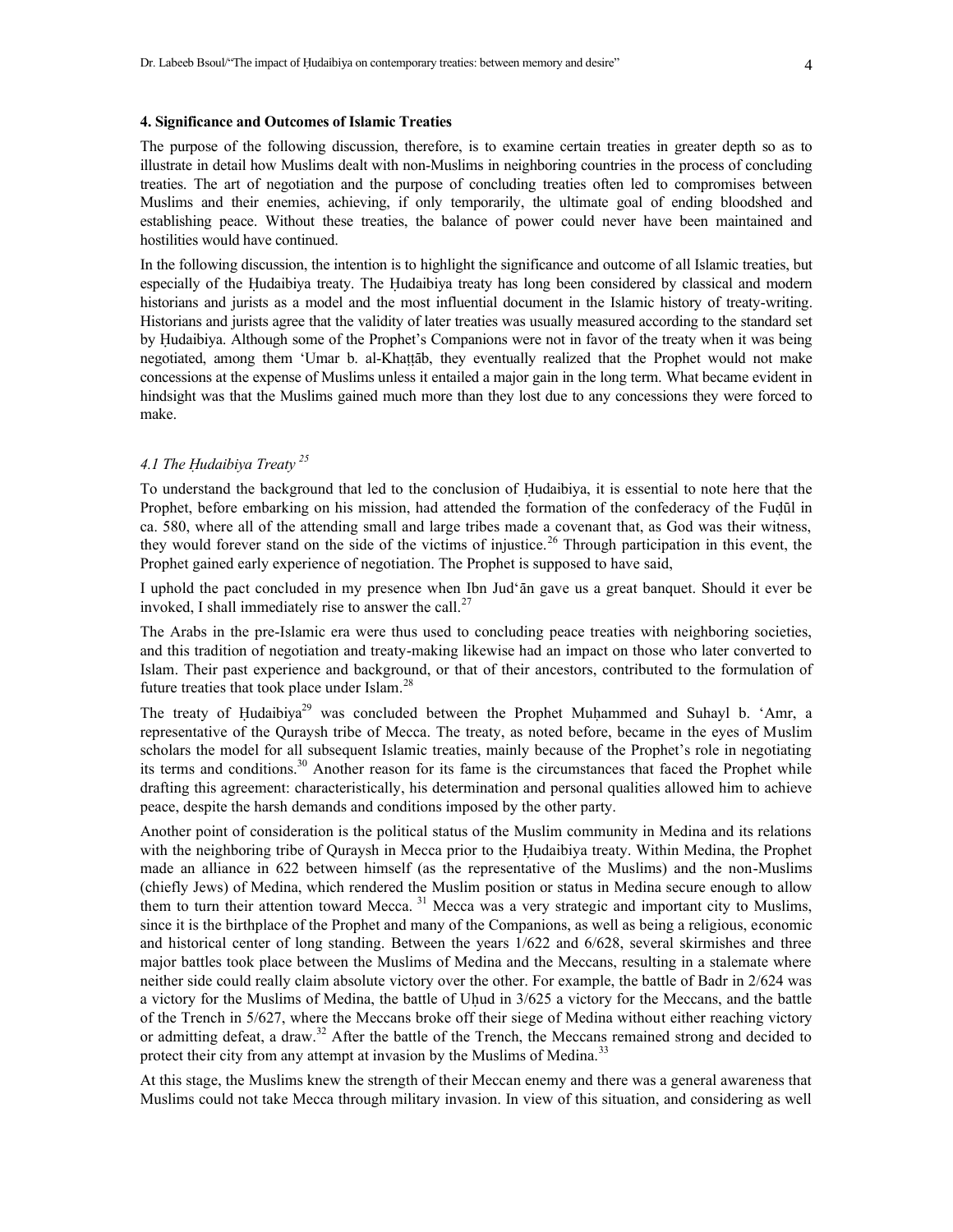the threat from hostile tribes within Medina itself, invasion of Mecca must have seemed an unwise choice at the time. The outcome would probably have been disastrous to the nascent Muslim community.<sup>34</sup> Therefore, for the best interest of the Muslim community, an alternative course of action was sought. At this point, the Prophet realized that the Islamic cause would be better served by a peaceful settlement with the Meccans. It was also then that the Prophet declared that the Ka'ba (the chief religious shrine in Mecca) was sacred to the Muslims.<sup>35</sup>

In 6/628, during the pilgrimage season, the Prophet, with an estimated fourteen hundred Muslims accompanying him, traveled to the Ka'ba to perform the religious duty of pilgrimage (*Íajj*). As the Prophet approached Mecca, he dispatched several peace emissaries to assure the Meccans of his peaceful intentions and his desire to reach an agreement with them through negotiations.<sup>36</sup> He sent 'Uthmān ibn *'Affān*, among others, as a delegate on his behalf to inform the Meccans of his intended pilgrimage. The Meccans acknowledged the efforts and intentions of the Prophet and also dispatched their own delegations to the Prophet to negotiate a settlement.<sup>37</sup>

The negotiation process between the Muslims and the Meccans was at first a failure. However, a final agreement was eventually reached by their representatives —Suhayl ibn 'Amr on behalf of the polytheist Meccans and the Prophet on behalf of the Islamic community. The treaty was moreover concluded at a time when the Muslims were in a position of power: thus, in the course of negotiating this agreement, they were able to reject conditions that many of the Companions of the Prophet strongly disapproved of, though they remained calm and trusted the Prophet to negotiate on their behalf. Moreover, in the course of the discussions, the Meccan representative insulted the Prophet in the presence of fifteen hundred Muslims.<sup>38</sup> Yet despite the fact that Suhayl was alone, no one harmed him; indeed, the Muslims treated him with respect and in keeping with the Islamic ruling that messengers should not be mistreated or killed.<sup>39</sup> The Prophet in particular tolerated his words patiently in order to proclaim publicly to the Meccans that, indeed, the ultimate objective of Islam is to avoid bloodshed and let peace and understanding prevails.<sup>40</sup> (see below the Treaty of Hudaibiya Appendix, articles 1-5).

It would seem as though the Prophet saw an importance in the treaty that went beyond its immediate purpose, for at the time of the negotiation and conclusion of the Hudaibiya treaty there were, in fact, internal disputes within the nascent Muslim community. In some respects, the Prophet concluded the treaty despite their objections in order for it to serve as a lesson to his Companions and oblige them to fulfill the treaty conditions. From this perspective, the events surrounding the Hudaibiya treaty served as an example to his fellow Muslims, and it became the principal model of a treaty to the following generations of Muslims.<sup>41</sup> (see below the Treaty of Hudaibiya Appendix, articles 5-8).

By the sixth year of *hijra*, the Prophet faced two powerful enemies: from the north, the formidable Jewish colony of Khaybar, and from the south, the Quraysh. It seemed it was merely a matter of time before the two forces might join together in an alliance against the Prophet in Medina. The Prophet realized that a possible alliance between the two enemies would pose a major threat to the Muslims in Medina and elsewhere. The treaty of Hudaibiya was thus only one aspect of a major political and security initiative undertaken by the Prophet, designed to secure the southern frontier with the Meccans. The situation in the north, however, was another matter. Fifteen days after the Hudaibiya treaty was signed, the Muslims took advantage of Khaybar's weakness and defeated this powerful Jewish tribe.<sup>42</sup>

The Prophet's peace initiative, in the context of the diplomatic and political dynamics of the strategic environment of the time-period, permitted the Muslims to eliminate the dangers posed by enemies both more or less powerful than they were. As a result, the Muslims managed to attain a greater degree of security and strength and were able to build on this foundation.<sup>43</sup>

The treaty of Hudaibiya of 6/628 stands in Islamic history as an enduring masterpiece, revealing and telling of the Prophet's political skill and statesmanship. As a result of the agreement, within a period of two years, the Muslim community was able to win over from the ranks of the Meccans more converts to Islam through the peaceful demonstration of their faith than they had during all the preceding years of contention and strife. Within two years, the time was ripe for the Muslims to capture Mecca without a single blow being struck or one drop of blood spilled, thus paving the way for the peaceful Islamization of the entire Arabian Peninsula.<sup>44</sup> In reality, the treaty of Hudaibiya was a genuine victory for the Muslims over the Meccans, which ultimately enabled the Prophet to be recognized as leader of the Muslim community by the neighboring non-Muslim tribes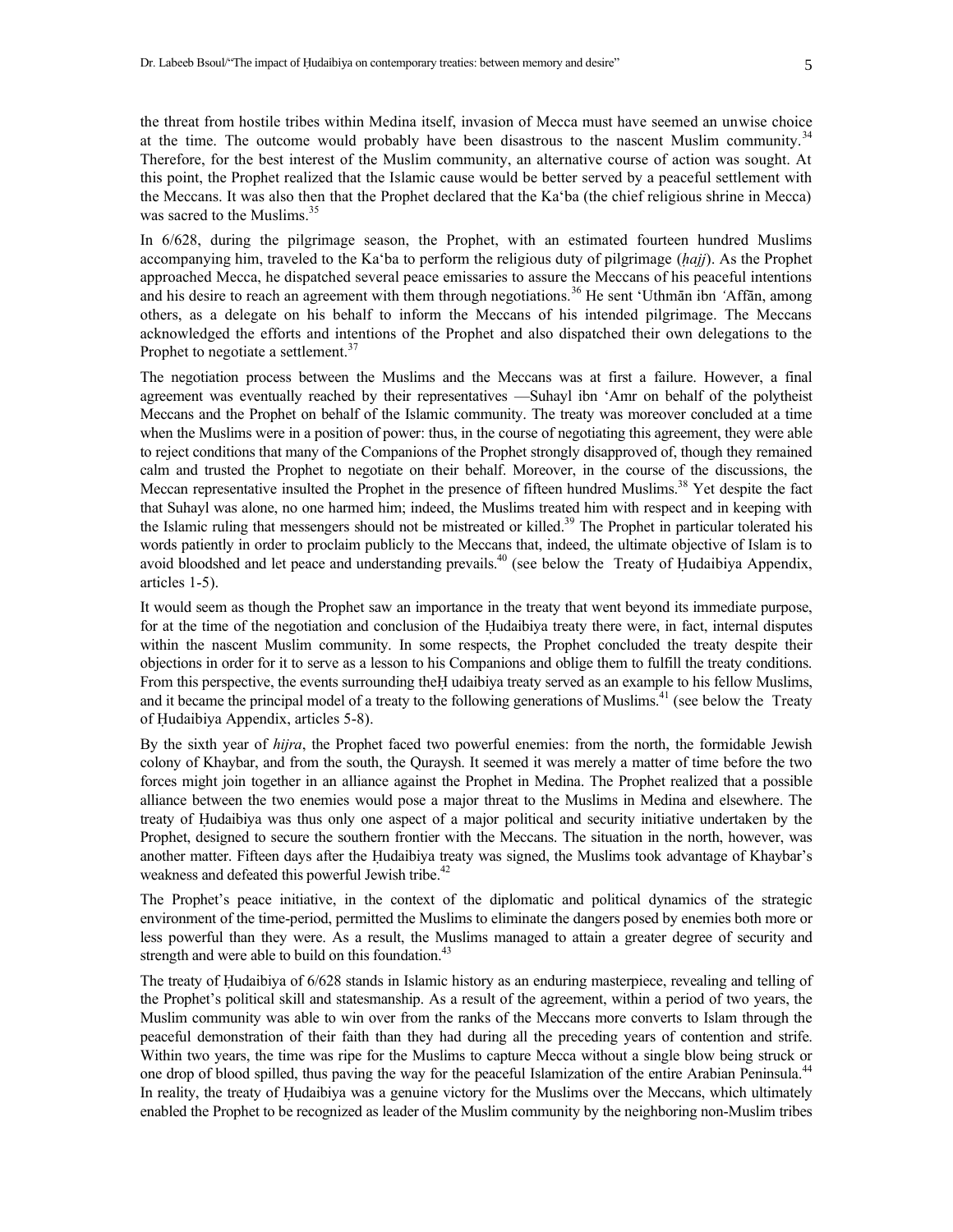and kings. This was a major accomplishment for the Muslims, for it enabled them to preach Islam beyond the Arabian Peninsula.<sup>45</sup>

### **4.2 Post-Hudaibiya Treaties**

In the writings of classical Muslim historians and scholars, the treaty of Hudaibiya is paid very careful attention, and accorded a high degree of prominence, with many details and commentary provided. Most of the details of the actual treaty and the historical background are identical in their presentation, with the exception of a few minor differences, such as the number of Muslims who accompanied the Prophet and the duration of the treaty. Later treaties did not receive the same measure of recognition by the classical Muslim historians as udaibiya did. In their case, only scant details are furnished. In this section, we will discuss and bring forward some of the opinions of Muslim scholars regarding these treaties.

Another event that provided a precedent for future *muwada'as* was the *sulh* of al-Hudaibiya concluded between the Prophet and the Meccan chiefs. The *sulh* came with conditions stipulating a fixed duration. In the case of Hudaibiya, the time period was set at ten years, and imposed a further condition in proscribing theft or betrayal by either party. Whoever left for or escaped to Medina from Mecca after the *sulh* would be handed back, even if he or she were a Muslim, whereas whoever left Medina for Mecca would not be returned to the Prophet. The Prophet and the Meccan representatives agreed upon these conditions.<sup>46</sup>

However, the time period specified in the case of Hudaibiya is not, according to Abū Hanifā (d. 150/767), Abū Yüsuf (d. 182/798) and Shaybānī (d. 189/804), a precedent that must be followed in all treaties (*mu'āhadāt*); rather, it is left to the Imam to determine the time period, based on the interests and needs of Muslims. Furthermore, the specified time limit should stand to benefit Muslims in the event it is exceeded, or is deemed subject to extension. If it does not serve the interests of Muslims, it is not permissible for the Imam to renew the treaty or extend its duration.<sup>47</sup>

Al-Jașșăș (d. 370/980) summarizes the opinions of Hanafī jurists with regard to the validity of a *mu'chada* being concluded under such circumstances. The jurists pointed out that the Prophet concluded several *sulh* contracts with non-Muslim tribes such as the Nadīr, Qaynuqā<sup>t</sup>, and Qurayza, as well as the *sulh* of Hudaibiya, upon his arrival in Medina. All of these *sulh*s were concluded at a time when the Muslims were weak and reduced in number, a fact mentioned also in treatises on *maghāzī* and *siyar*. When the Muslims became stronger and Islam and the Prophet's authority in Medina were recognized, however, agreements with Ahl al-Kitäb were more likely to include a demand for *jizya*. The revelation of two *sūras* (chapters) —the eighth and ninth — dealing with fighting and concluding *mu'ÉhadÉt* with non-Muslims is an evident of encouragement to conclude agreement in order to eliminate and avoid further fighting. However, the apparent difference in the legal effect in these chapters depends on the political status of Muslims. In the first, we see encouragement to conclude a *musālama* or *muhādana* with the non-Muslims at a time of weakness for Muslims. In the second is the assumption that fighting should resume whenever the Muslims are in a position of power.<sup>48</sup>

The opinions of Hanafī jurists were largely mirrored in consensus among the Mālikī, Shāfi'ī and Hanbalī jurists. For example Mālikī jurists hold that, if *jihād* is obligatory upon all, then the *muwāda'a* is not permissible, in case the *jihād* was a collective duty with an intention to conclude truce/*<i>§ulh* for what is seen as public interest is for Muslim as it is seen by the Imam. Shafi'<sup>†</sup> jurists gave their opinion that if the Imam is in a position of strength and the outcome of the truce/*ÎulÍ* does not serve the interests of Muslims, then it is not permissible to conclude it. Similarly, Hanbali jurists believed that as long as the truce/*sulh* favors the interests of Muslims, it can be of use in cases where the Muslims are weak or there is some other necessity; otherwise, it is not permissible.<sup>49</sup>

What is demonstrated in the treaties surveyed above is a pattern of consistency in resolving international disputes and facilitating international contract, despite the specific circumstances in each case. Much of this consistency is owed to the model provided by the treaty of Hudaibiya of  $6/628$ . Both the letter and the spirit of this agreement informed all subsequent pacts, determining what conditions could be set as well the justifications needed for either agreeing to or breaking them.

Although some of the actual details of the treaties agreed to in the period under study are sketchy in terms of details, they can be seen to fulfill in each case the limits and demands put forward by theorists of Islamic law. Thus, in addition to satisfying the rules on contracts, they also obeyed the prime directive of *maslaha*,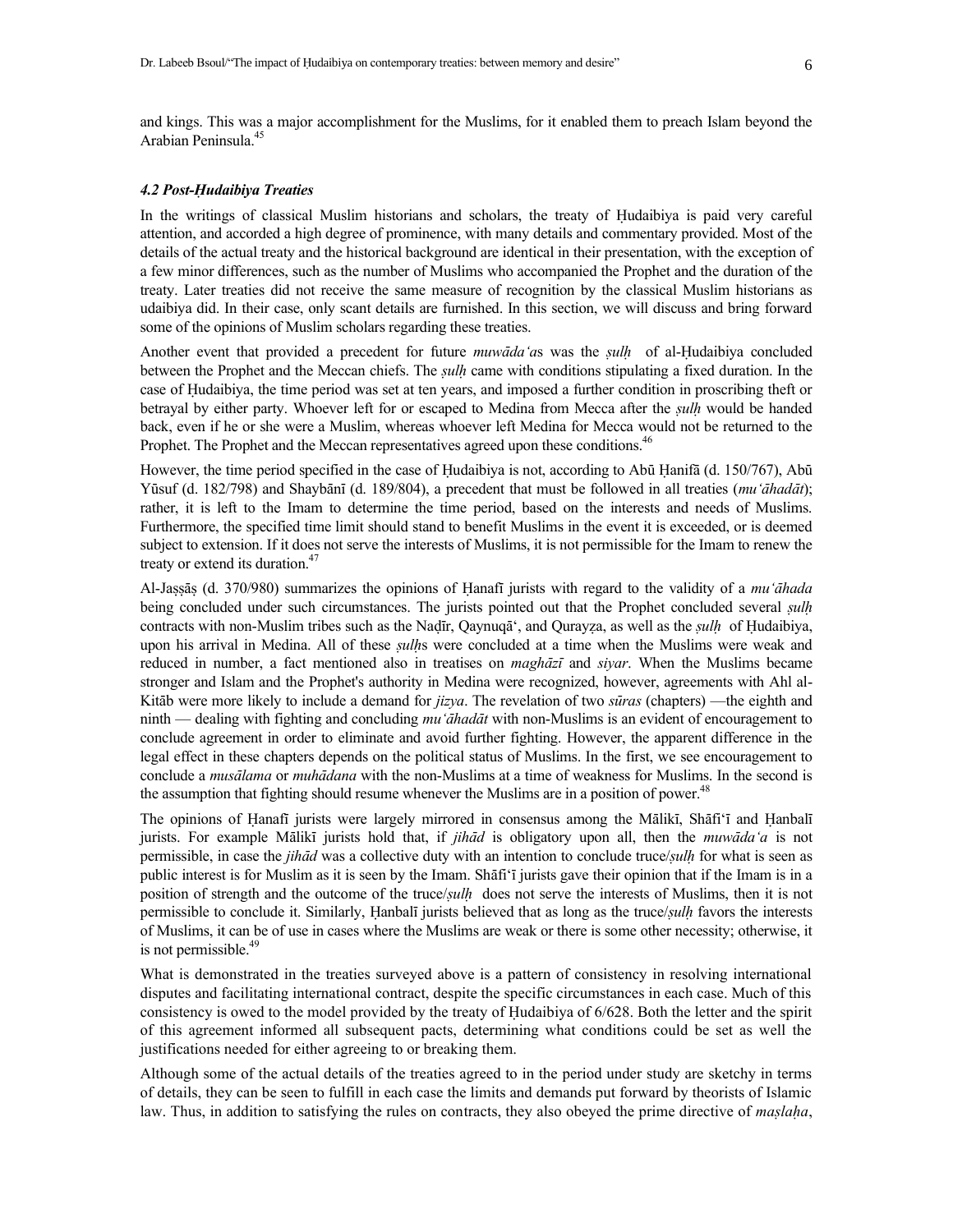i.e., that whatever is agreed to in a treaty must be in the best interests of the Muslim community. Much of

the discussion by contemporary and later critics of individual treaties can be seen in fact to revolve around this issue, and most of the reactions are positive – an indication in itself that these documents conformed to legal precedent.

The different attitudes on the part of Muslim and non-Muslim states towards treaties during this period are illustrated by almost casual violations of agreements by the Byzantines and other European powers, and the carefully justified responses by the various Muslim rulers, who took pains to consult experts in Islamic law before making decisions of such legal import. Of course, the Muslim sources consulted take pains to outline these justifications, but one cannot imagine them approving a decision based on utilitarian considerations – a common enough motive for treaty breaking in European history.

All of the post-Hudaibiya treaties, namely the treaties concluded during the reigns of 'Abd al-Malik ibn Marwān, Hārūn al-Rashīd, Malik al-Kāmil and Suleiman the Magnificent, were drawn up in consultation with jurists. Their legal opinions were vital to these caliphs, who were bound to follow the commands of the Sharī'a and Islamic tradition. Without seeking legal advice regarding their conduct, their legitimacy as rulers would have been in question. Therefore, as long as Muslim leaders followed Islamic teachings along with the consultation and support of jurists, their conduct could be regarded as valid. Contemporary jurists generally agreed with the need for Muslims to maintain peaceful relations with their fellow human beings, including non-Muslim communities. As long as relations between Muslims and non-Muslims favor the respective interests of both parties, they should be cherished, honored, and followed in this world. This lesson from the past can still contribute to improving relations between nation states, whether they are Muslim or non-Muslim.

The nature of relations between Muslims and non-Muslims cannot, however, be defined solely as based on the circumstances of peace or war, since the types of relationship that Muslims have with others depend on the conditions and status of non-Muslims and their reactions to Islam. Since the essential purpose of Islamic preaching is to introduce Islam to non-Muslims free of any compulsion, it is up to the non-Muslims to accept or reject the faith. Only if the non-Muslim is determined to reject Islam and at the same time demonstrate a hostile attitude towards Islam will the relations be based on retaliation, and the outcome of that retaliation will determine the norm of the subsequent relations.

The Islamic treaties concluded between Muslims and non-Muslims were meant to exemplify the principles of fairness, justice, and protection. Ever since the time when the Islamic state was in a position of power and non-Muslims were obliged to demand safe conduct from Muslims, this safe conduct was granted without setting any precondition that the non-Muslims had to change their religion. Muslims were obligated to provide a peaceful environment for the non-Muslims, whether *musta'min* or *ahl al-dhimma*, in terms of their lives, belongings, and religious practices. Treaties in Islam were one of the most important instruments to establish such relations with non-Muslims. This was in fact the early practice of the Prophet, whose treaties with non-Muslims where implemented, honored, and respected in all of their conditions, without any betrayal, deceit or violation. Concluding treaties between Muslims and non-Muslims thus became a common practice throughout Islamic history. While it is true that public interest was never far from the minds of Muslims when concluding their treaties with non-Muslims, this was achieved without any deception as it was addressed and made known to the other party of the treaty through the negotiation process. This was common practice among Muslim leaders and representatives of the Islamic community, who strove to serve the interests of Islam first in addition to safeguarding the well-being of Muslims in general.

The Muslim scholars responsible for the evolution of the Islamic legal system, such as Shaybāni, lived mostly during the Abbasid period. It is commonly accepted among modern scholars that this was the golden age of all the fields of Islamic science, including law. As seen in the works of the scholars from this period consulted throughout this study, the sources of Islamic jurisprudence and rulings were the essential elements from which they derived their opinions regarding any given matter, despite some errors. This is not because they intended to introduce restrictions; rather they searched for a solution to any giving problem by exercising *ijtihād*. Shaybānī, the master architect of the branch of *siyar* (Muslim conduct of public law), al-Awzā'ī (d. 157/774), al-Thawrī (d. 161/778), Fazārī, (d. 180/796) and others strove to elaborate the matters necessary to establishing sound relations with non-Muslims. The field of *siyar*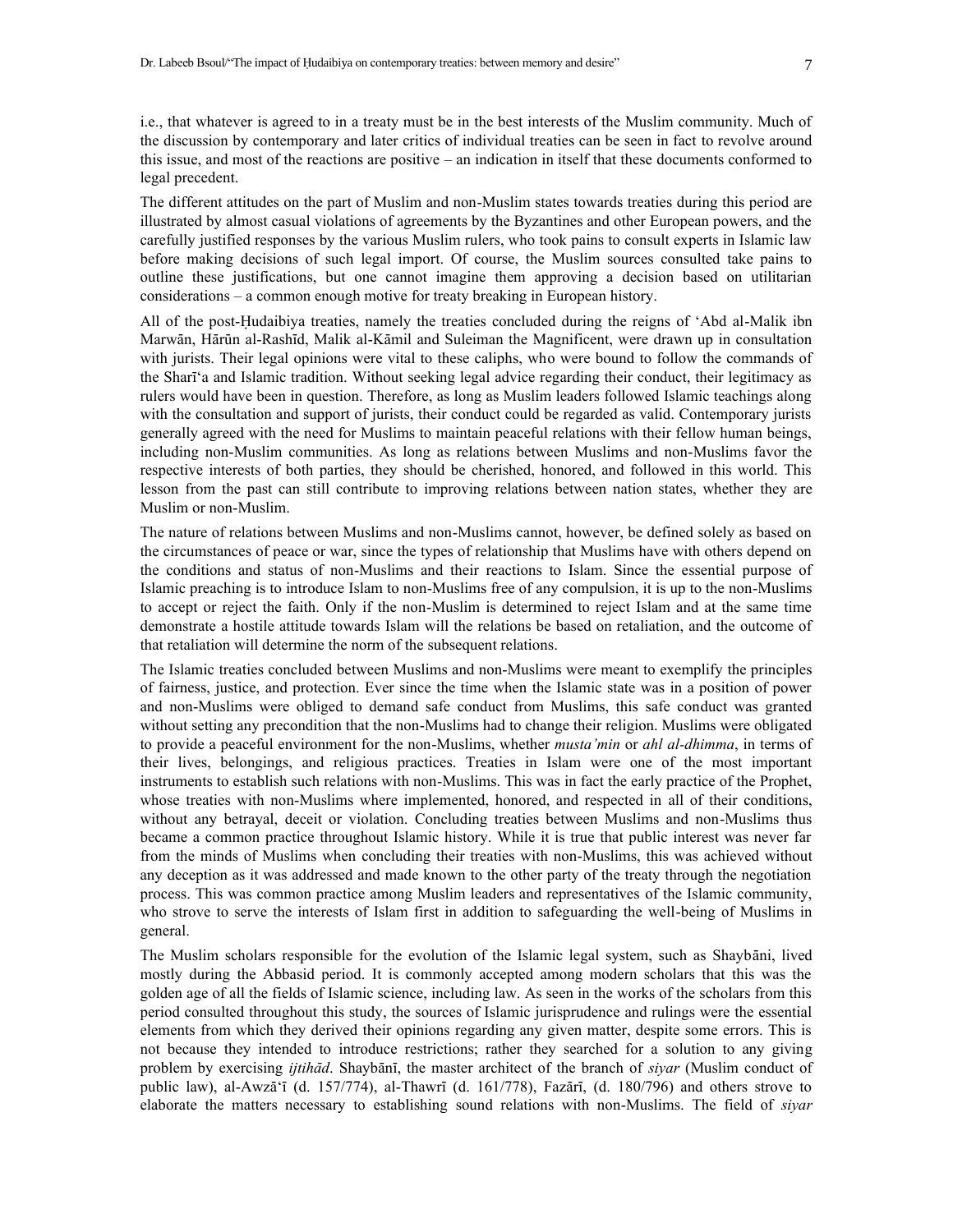encompasses such concepts as *ahl al-dhimma*, *'aqd al-dhimma*, *amÉn*, *musta'min*, *ÎulÍ* , *muwÉda'a*, *dÉr al-IslÉm*, *dÉr al-Íarb* and *mu'Éhada*, each of which contains regulations on the validity, duration, and violation of conditions in conformity with its purposes. At the core of all these elements is the relation between *dār al-Islām* and *dār al-harb*. Essential to the success of the above types of treaties was loyalty to the contractual obligation and avoidance of betrayal, treachery and oppression.

Islamic literature on treaties contains much material that can contribute to improving the relations among nations, as well as being useful in avoiding bloodshed, hatred and mistrust among present-day nation states. Modern international law, which evolved largely in the sixteenth century under the guiding hand of Grotius, known as the father of international law, was a law suited to Christian nations.<sup>50</sup> Many modern Muslim and non-Muslim scholars, such as Khadduri, Krousa, Christopher Ford, Perry Smith, Muhammad Hamīdullah, Kruse Hans, and Boregitshal, admit many of the elements of modern international law were derived from the works of Muslim jurists, in particular the *Siyar* of Shaybānī.<sup>51</sup> They even agree that Shaybānī deserves the title of the "father" of modern public International law.<sup>52</sup>

## *4.3 Modern Treaties*

With respect to the modern treaties that were concluded between Muslim countries and non-Muslim countries, i.e., Egypt and "Israel" in the late 1970s and the Oslo agreement between the Palestinians and the "Israelis" and between Jordan and "Israel". The commonality of these treaties is that three Arab Muslim countries concluded treaties with a non-Muslim party, "Israel", a de facto country that imposed conditions on the three Muslim countries that did not necessarily fit the circumstances, when the Muslim rulers/representatives resorted to concluding a treaty with non-Muslims. The three categories of the Hudaibiya and the post Hudaibiya are the positions of power, position of equilibrium, and the position of weakness.

The Camp David Peace Accord was an open-ended peace negotiation and process, unlike the truce of Hudaibiya, which was a specified time period (some scholars indicated for two years and others 10 years). In addition, the Camp David Accord was signed between the parties as a peace treaty, while the truce of Hudaibiya was signed as a cease fire. Furthermore, the truce of Hudaibiya constituted Quraysh's tribe recognition of the Muslim community at large; however, the Camp David Accord singled out Arab recognition of the Israelis. (see below the Treaty of Hudaibiya Appendix, articles 6-7).

As was mentioned earlier, throughout history, Muslims were encouraged to conclude treaties with non-Muslims, for the safety, interest, and benefit of the Muslim community at large. In the Hudaibiya, Muslims used all possible loopholes to benefit the Muslim cause, such as the runways from Mecca to settle outside Medina and raid Quraysh caravans. In the case of the Camp David Peace Accord, the equivalent could be thought of as Sadat making a cease-fire with the Israelis to facilitate their activities against the Palestinian resistance.<sup>53</sup> The invasion of Lebanon in 1982 and the massacres of Sabra and Shatila took place right after Camp David, which limits the Egyptian authority to prevent aggression against both the Lebanese and the Palestinians.<sup>54</sup> In the truce of Hudaibiya, the Muslims used this treaty to increase their numbers and strength. For instance, the total size of the Muslim armies prior to Hudaibiya was 1, 400, and after the truce of Hudaibiya, the size increased to 10,000. As a result, the Meccan was isolated from much of Arabia and much of Arabian public opinion. In the case of Camp David, Sadat perhaps could claim that Camp David was an attempt to win western support for the Arab cause. If so, it was a dismal and predictable failure. Instead, in the aftermath of the Camp David Peace Accords, the Arabs became more divided and Egypt lost the support and trust of the Arab world. However, the Israelis used Camp David to build up their military strength incalculably. The Egyptian army was prevented from being in the Sinai peninsula and only the border guards the police can be present; however, these restrictions was not imposed on the Israelis, only on the Egyptian forces.<sup>55</sup> In spite of the peace initiative and the purposes stand for, there have been many attempts to violate the Accord since 1979 by the Israelis against Egypt, such as planting a spy unit in Egypt to capture Egyptian secret policy; the spies were then released.<sup>56</sup> To equate the Israelis with the Quraysh is not a valid comparison simply because the Quryashi were indigenous and inhabitants of Mecca, unlike the Israelis who were the occupiers and oppressors of the Palestinians.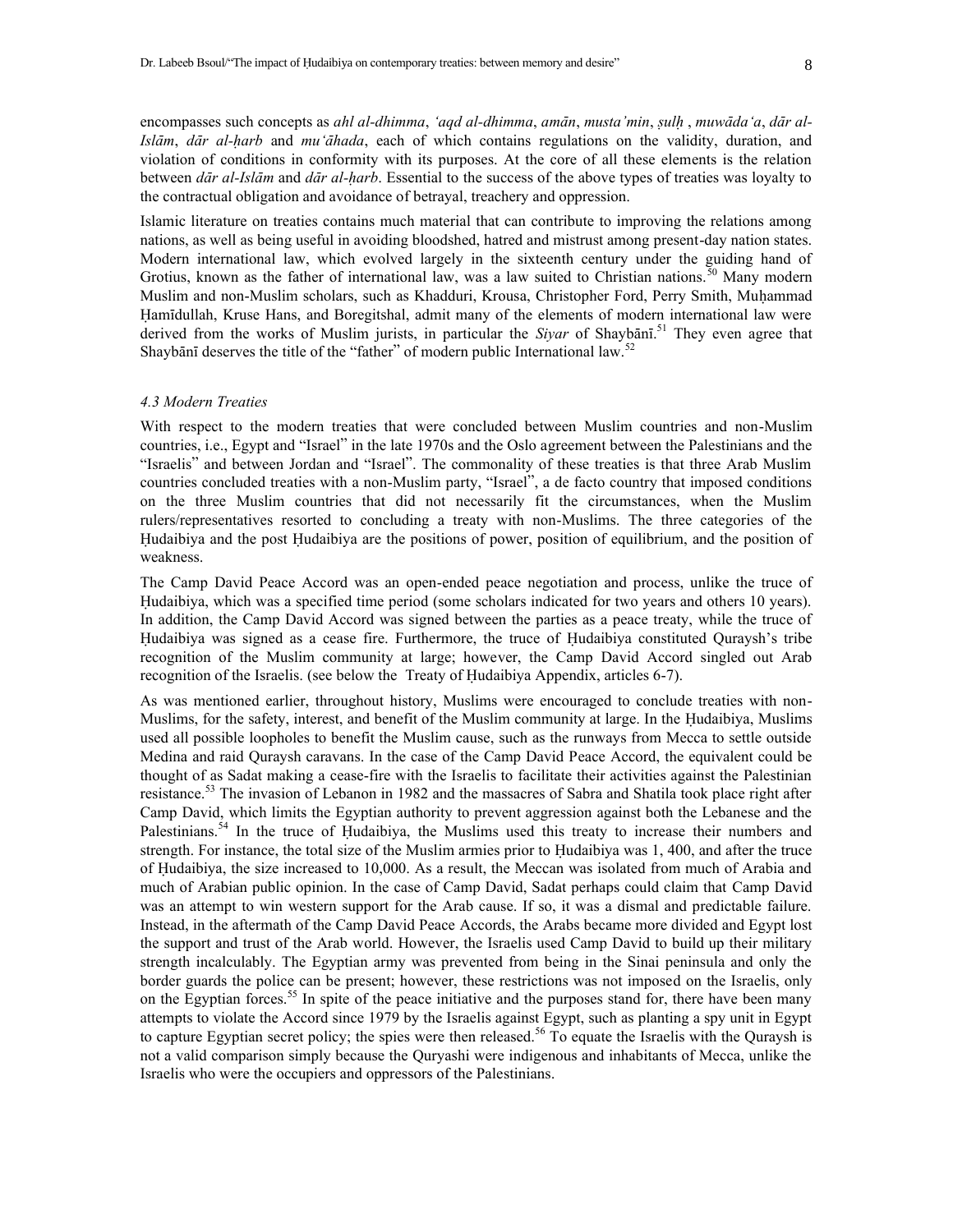The second contemporary treaty under examination is the Oslo peace process, which took place between the PLO/Palestinian representatives and the Israelis in 1993, during which a reference to the Hudaibiya treaty was made by PLO Chairman Yasser Arafat.<sup>57</sup> While Arafat was attending Nelson Mandela's inauguration, he delivered a speech in a Johannesburg mosque on May  $10<sup>th</sup>$ , 1994. According to the available sources, Arafat indicated that the peace treaty with the Israelis was similar to that of Prophet Muhammed on the Quraysh trip.<sup>58</sup> I have traced most of international newspapers to find Arafat's Johannesburg speech, but none except the Israeli newspapers and pro-Israel sites mentioned that he used the language of "treaty breaking" in his speech, as was written by Daniel Pipes.<sup>59</sup> Sometimes one would wonder why a source would go into a mosque to spy and tape-record a speech, without knowing the impact of the speech on future generations.<sup>60</sup> The claim that Arafat intended to imitate the Hudaibiya pact is misleading.

If we take Arafat's hypothesized speech seriously, still the comparison is not valid. The people of Medina are a mixture of both indigenous people known as *Anşār* and immigrants/*muhajrūn*, from which Prophet Muhammed established a state and mobilized the Islamic community. This is unlike the Palestinians, who were in exile and representing Palestine, without representation of Palestinians in the West Bank and Gaza. Secondly, the people of Quraysh were all indigenous and inhabitants of Mecca, unlike the Israelis who are occupiers and do not represent the well-being of the indigenous people or inhabitants of the land. Furthermore, signing the Oslo Accord led to the assassination of the Israeli Prime Minister Rabin by a fanatic Jew.<sup>61</sup> In addition, the apartheid wall/fence, which segregated many families, damaged the lives of the Palestinian people, and destroyed arable land, was condemned on  $9<sup>th</sup>$  of July 2004 by the International Court of Justice. <sup>62</sup> Moreover, the outcome of Hudaibiya is not in line with the outcome of Oslo. Since 1993 to the present, meaning after 17 years, the outcome of Oslo failed to produce peace. The Hudaibiya not only produced peace but also unified the entire Arabia without war, hostilities, confrontations, or further threat. It was very successful because all of Mecca accepted Islam. Modern political activities convey the intention and reality on the ground; there is no intention to resolve this matter from the Israeli representatives of several governments since the time of signing the Oslo treaty up to the present. Delaying the process and creating additional obstacles, such as imprisonment, illegal settlements, provocation of the Palestinians to apply different tactics versus new, sophisticated arms and machinery, and imposing further sanctions and conditions upon the Palestinians are an indication of lack of desire to resolve this matter and reach a peaceful co-existence or one-state solution to end all of the tensions. Further, the new generation differs from the old generation, and planting the hope to reach a peace is more useful than maintaining the status quo that furthers tensions and a miserable life for both communities. (see below the Treaty of Hudaibiya Appendix, article 7).

#### **5. Conclusion**

It may be useful to recall that, since ancient times, nations have employed contracts known as treaties for a variety of purposes, and Islam is no exception. Treaties are an essential aspect of Islamic international law, for they help Muslim nations to regulate the many different aspects of their relations with non-Muslim states. Since an Islamic nation is a part of the world community, this entails maintaining productive contracts with other members of the international community. Muslim jurists active in the field of *siyar*  realize that evidence from both the Qur'an and the Sunna of the Prophet favored co-existence, and peaceful relations with non-Muslims were of prime importance in their texts; hence, as we have seen in this study of the historical evolution of treaties, Muslims were commanded by the sacred text to adhere to all treaty pledges. Furthermore, according to the Islamic sources that were consulted for this study, Muslim nations observed their treaties, unless the other party had first broken a pledge.

Early Muslim scholars and jurists set the pattern for later jurists and rulers $63$  to follow, stipulating the conditions that are needed to conclude any type of treaty with non-Muslims. The consensus of Muslim jurists throughout Islamic history was that the Hudaibiya treaty should be seen as the underlying model for all later treaties. In order for a treaty to be finalized, it has to pass through certain stages, beginning with the determination by one of two or more parties involved in a dispute or a related matter to pursue a treaty. Once they have agreed to talk, then the process of determination of the conditions of that treaty will be the subject of their negotiations. If they are able to agree on conditions, then the two parties proceed to the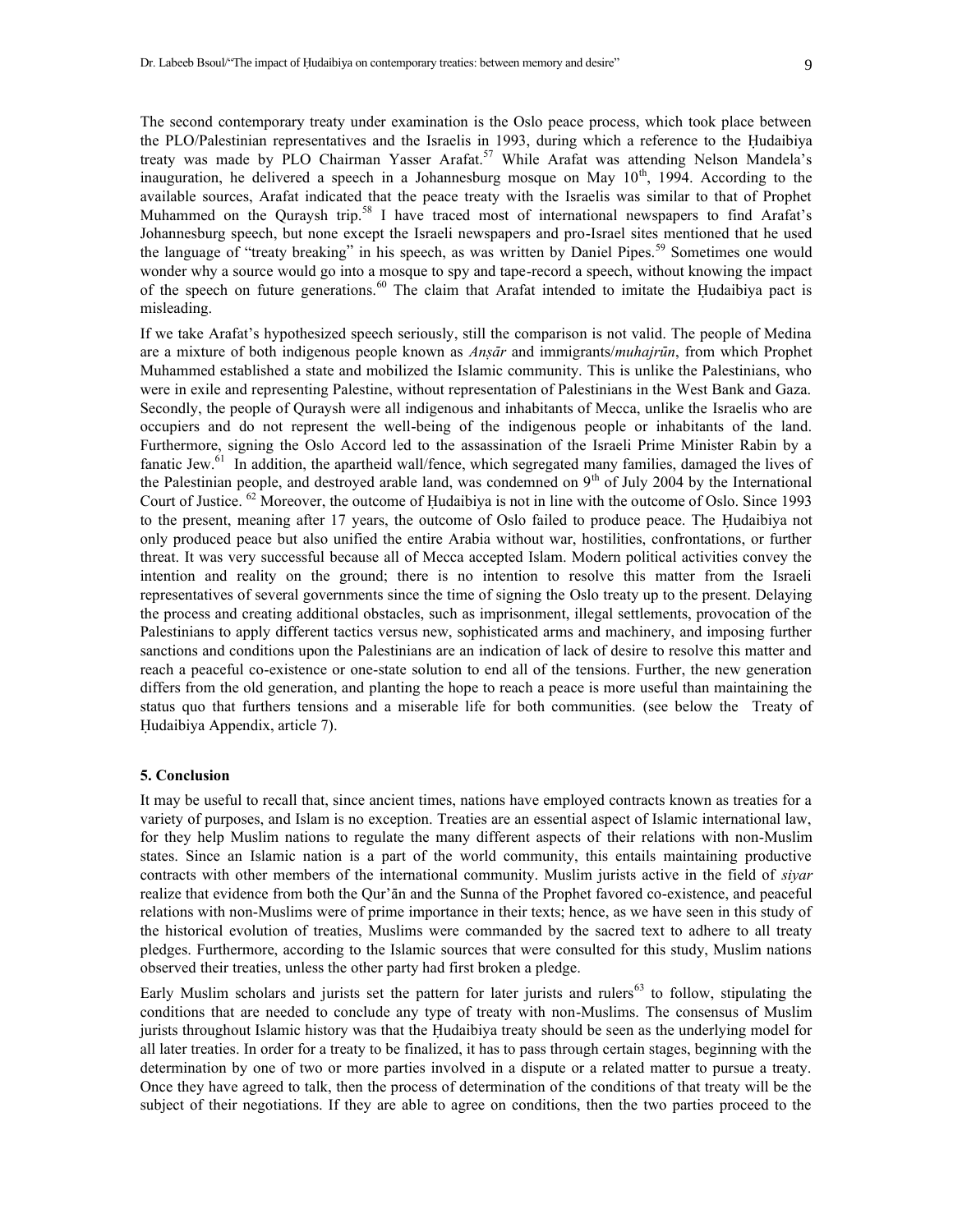actual drafting of that treaty. Finally, signatures, the date, and the name of witnesses should be affixed, after which both parties must strive to put the treaty into practice. These processes must be pursued in a spirit of reconciliation; if any is based on compulsion or defect, the treaty will be rendered void.

Muslim jurists stated that the core of making a treaty is a question of honor. The fulfillment of all of the elements in the treaty to their fullest is imperative. This is the attitude that is needed in today's world, since many recent treaties lack any balance between the parties involved; indeed, the more powerful party will determine the conditions and the role for the other party. Therefore, the treaties concluded in the modern world should be based on the Islamic model, which honors, respects, and fulfills the interests of both parties involved. Modern international law can learn much from the Islamic model, which would improve the relations between treaty-making states in the world today.

The Qur'an, as always, is the ultimate reference that Muslims look to for guidance. Therefore, let the final words in this study be the Qur'anic passages that embody the core purpose of this study:

But if they incline to peace, you also incline to it, and [put your] trust in Allah. Q. 8: 61

In spite of the parties coming from a position of weakness, their rights must be acknowledged and enforced in order to reach a speedy and positive outcome and to avoid further hostilities, casualties, frustrations, and loss of trust. Therefore, the consensus among Muslim classical and modern scholars is to conclude treaties with non-Muslims as long as these treaties secure the safety and well-being of the Muslim community. Islam advocates peaceful resolutions that are based on genuine justice and mutual respect and understanding, as shown in the treaty of Hudaibiya.<sup>64</sup> The lessons from the conduct of Prophet Muhammed during Hudaibiya is a great one, which led to peace and coexistent with those known is the past as the enemy but who became brothers in faith. This outcome of Hudaibiya paved and eased the preaching of Islam outside the Arabia Peninsula and is still on the road in our days.<sup>65</sup>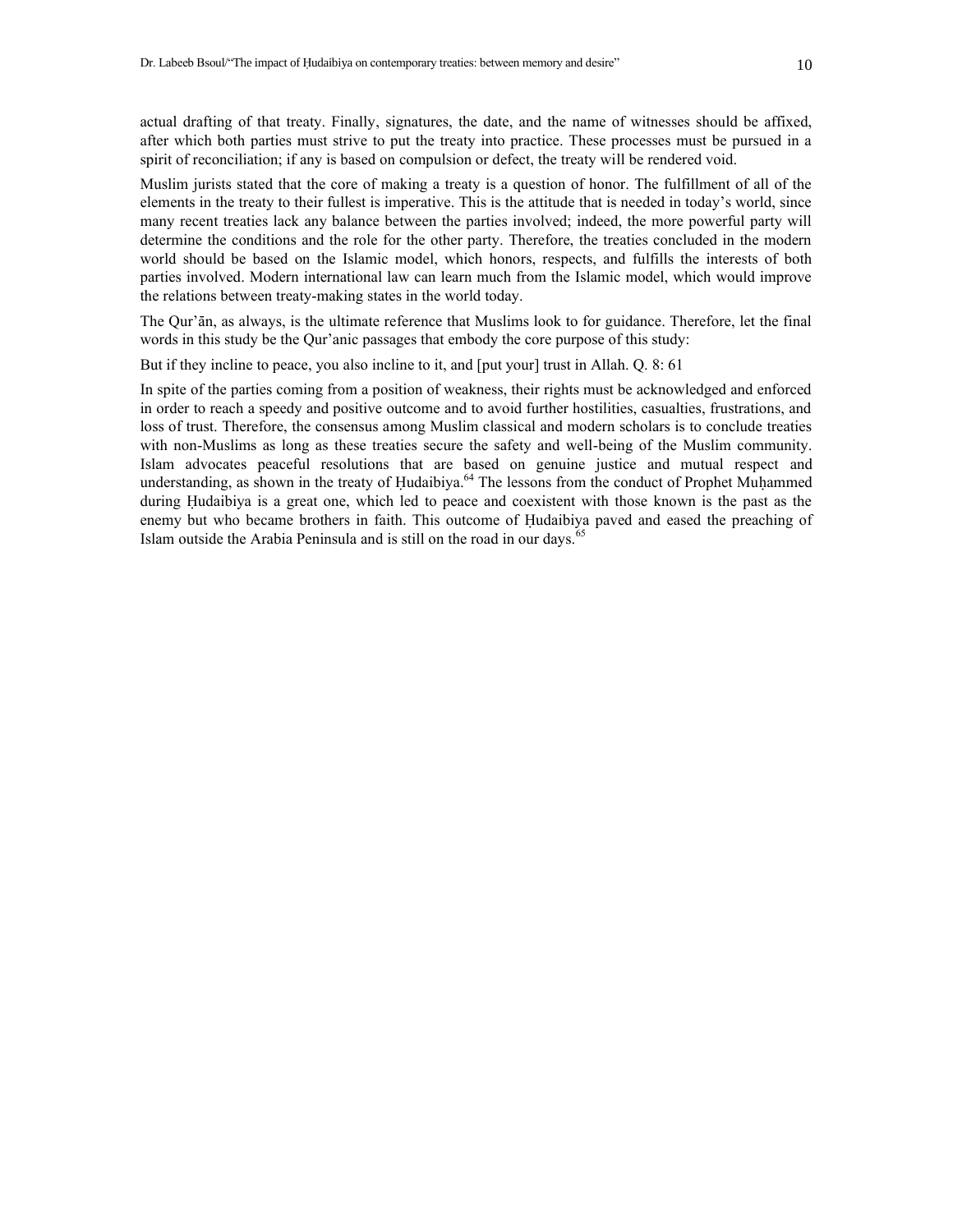## **Appendix**  The Treaty of Hudaibiya<sup>66</sup>

- 1. With Thy Name Oh God!
- 2. This is what was agreed upon between MuÍammed, son of 'Abdullah and Suhayl, son of *'*Amr.
- 3. They both agreed to put down fighting on the part of the people for ten years, during which period the people were to enjoy peace and refrain from fighting with each other
- 4. And whereas whoever of the companions of the Muhammed, comes to Mecca on Hajj or 'Umra (pilgrimage), or in quest of the bounty of God, (i.e. commerce) en route to Yemen or Tā'if, such shall be in security regarding his person and property. And whoever comes to Medina, from among the Quraysh, en route to Syria or Iraq seeking bounty of God, such shall be in security regarding his person and property.
- 5. And whereas whoever comes to Muhammed from the Quraysh without the permission of his guardian, he (i.e. the Prophet) will hand him over to them; and whoever comes to the Quraysh from amongst those who are with Muhammed, they will not hand him over to him.
- 6. And that between us is a tied-up breast (i.e. bound to fulfill the terms), and that there shall be no secret help violating neutrality and no acting unfaithfully.
- 7. And that whoever likes to enter the league of Muhammed and his alliance, may enter into it; and those whose likes to enter the league of Quraysh and their alliance, may enter it. And thereupon sparge the tribe of Khuzā'ah and said: We are in the league with Muhammed and his alliance; and up sprang the tribe of Banu Bakr and said: We are in the league with the Quraysh and their alliance.
- 8. And that thou (Muḥammed) shall return from us (Quraysh) in this year and enter not in our midst; and that when it is the coming year, we shall go out from thee and thou shall enter with thy companions and stay three nights, with thee being the weapon of the rider: having swords at the side, thou shall not enter with what is other than them (swords).
- 9. And that the animals of sacrifice (brought by thee) will be slaughtered where we found them (i.e. in udaibiya) and thou shall not conduct them to us (in Mecca).

(Probably seal of Muhammed and seal of Suhayl).

- 10. Witnesses of the Peace (*ØulÍ*).
- Muslims side: Abu Bakr, 'Umar, 'Abd al-Rahman ibn 'Awf, 'Abdallah ibn Suhayl ibn *'Amr, Sa'd ibn Abī* Waqqās, Maḥ mūd ibn Maslama, etc.

Quraysh side: Mikrāz ibn Hafs and Huwaiṭib (both clansmen of Suhayls)

Scribe: 'Alī ibn Abī Țālib.

 $\overline{\phantom{a}}$ 

<sup>&</sup>lt;sup>1</sup> See Appendix for the full text of this treaty. Muhammad Hamīdallāh, *Majmū*<sup>*'at al-Wathāiq al-Siyāsiyya*,</sup> 57; and idem, the *Muslim Conduct of State*, 265-268.

 $2$  Labeeb Ahmed Bsoul, Associate Professor in the Department of Humanities and Social Sciences at Khalifa University, Abu Dhabi, the United Arab Emirates. Author of *International Treaties (Mu'ÉhadÉt) in Islam: Theory and Practice in the Light of Siyar (Islamic International Law).* University Press of America, 2008; *Formation of Islamic jurisprudence: From the Time of the Prophetic to the Middle of the 4th century*. New York: Palgrave Macmillan, 2016; and *Islamic History and Law: From the 4th to the 11th Century and Beyond*. New York: Palgrave Macmillan, 2016. A recent book entitled *Medieval Islamic World: An Intellectual History of Science and Politics* is in progress and accepted for publication by Peter Lang Publishing Inc., (forthcoming).

<sup>3</sup> Saba Habashy, *Property, Right, and Contract in Muslim Law, Columbia Law Review*, Number 62, 450, 461, (1960).; Christopher A. Ford in his "Siyar-zation and its discontent: International law and Islam's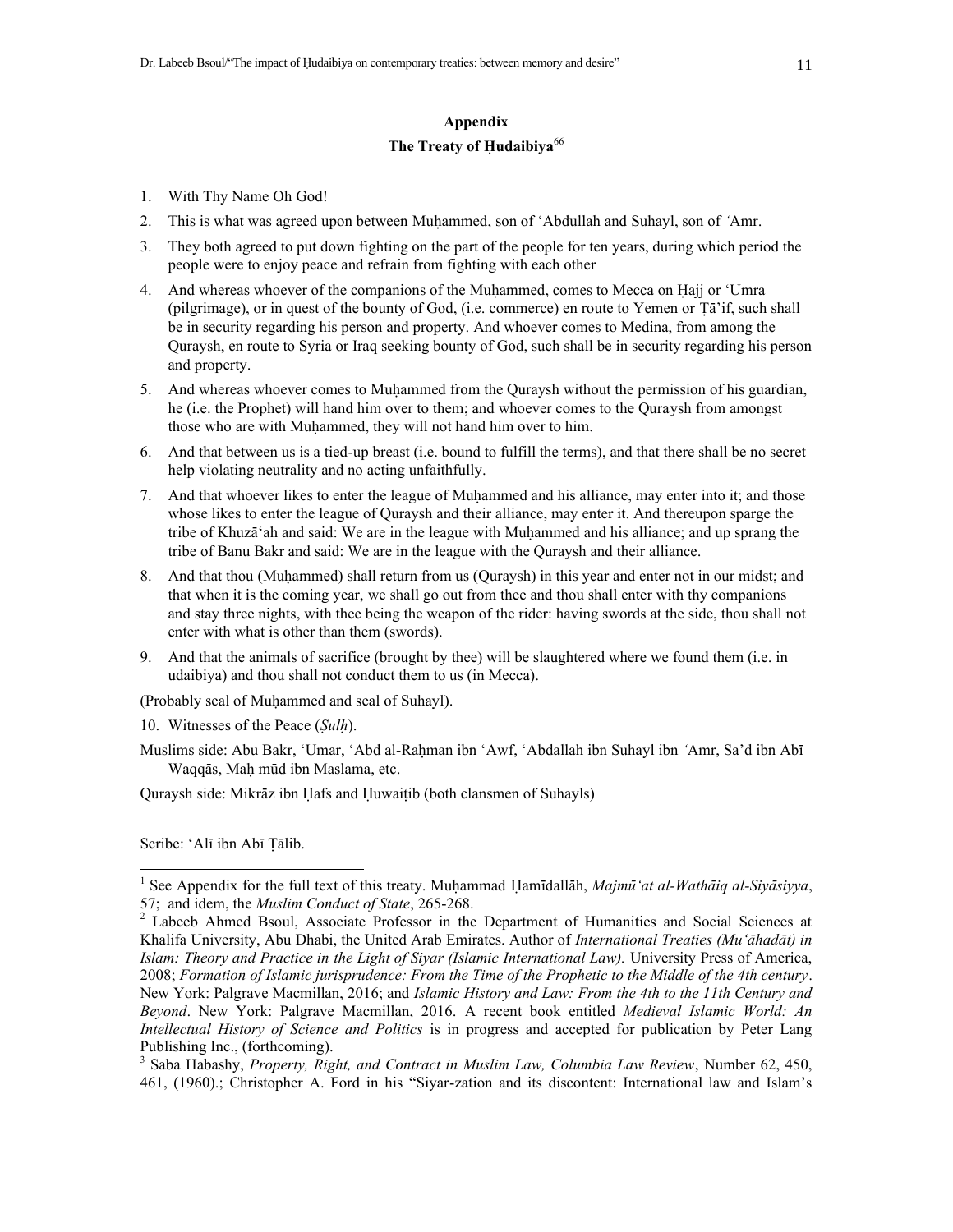Constitutional Crisis" *Texas International Law Journal*, vol. 30, Number 3, Summer (1995), p. 519; Perry S. Smith

<sup>4</sup> Watt, M. "Al-Hudaibiya", *The Encylopeadia of Islam* (new Edition), vol. 3:539; Watt, W. Montgomery. *Muhammad at Mecca*. Oxford: Clarendon Press, 1953; and *Muhammad at Medina*. Oxford: Clarendon Press, 1956. The two volumes are abridged as one in *Muhammad: Prophet and Statesman*. London: Oxford University Press, 1961; also the work of Muhammad Husayn Haykal. *Hayāt Muhammad*, (Cairo: Maktabat al-Nahda al-Misriyah, 1986), 363-427.

5 See Toscano, Mario, *The History of Treaties and International Politics: An introduction to the history of treaties and international Politics: the documentary and memoir sources*, Volume 1. (Baltimore: Johns Hopkins University Press, 1966).

<sup>6</sup> See Bsoul, Labeeb Ahmed *International Treaties (Mu'ahadat) in Islam: Theory and Practice in the Light of Siyar (Islamic International Law)*. (University Press of America, 2008).

7 Sami, Hanna, ed. *Medieval and Middle Eastern Studies* (Leiden: E. J. Brill, 1972), 51-52.

<sup>8</sup> Țabarī, Abū Jarīr Muḥammad ibn Jarīr, *Tarīkh al-Umam wal-Mulūk*, (Beirut: Dār al-Ma'ārif, 1979), 3: 608-609; Muhammad Hamīdallāh, *Majmū'at al-Wathā'iq al-Siyāsiyya*, (Beirut: Dār al-Irshād, 1969), 268-269.

Tabarī, *Tārīkh*, 4: 104-109.

 $\overline{\phantom{a}}$ 

<sup>10</sup> Balādhurī, *Futūh al-Buldān*, 159-160; Mas'ūdī, *Murūj al-Dhahab*, 5: 224; Ibn al-Farrā', *Rusul al-Mulūk*, 106, 152, 155.

<sup>11</sup> Balādhurī, Ahmad b. Yahya al-Jābir, *Futūh al-Buldān*, (Beirut: Dār al-Kutub al-'Ilmiyya, 1977),, 159; Ibn Farrā', Abū Ya'alā Muhammad b. Husayn, *al-Ahkām al-Sultāniyya*, (Beirut: Dār al-Kutub al-'Ilmiyya, 1983),152.

<sup>12</sup> For the text of this treaty see Muhammad Hamīdallāh, *Majmū'at al-Wathā'iq al-Siyāsiyya*, 345.

<sup>13</sup> 'Umar was asked to perform his prayer inside the church but he refused to do so because he was afraid that the Muslims would later claim this church for their own on that basis. He believed that this might also lead to a common practice among Muslims of taking over churches.

<sup>14</sup> Muhammad Hamīdallāh, *Majmū'at al-Wathā'iq al-Siyāsiyya*, 345-346; Balādhurī, *Futūh al-Buldān*, 2: 383; Abū 'Ubayd, al-Qāsim ibn Sallām, *Amwāl*, (Doha: Shaykh 'Abdallah al-Anṣārī, 1987), 97-98. <sup>15</sup> Ibid., 340.

<sup>16</sup> Majmū'at al-Wathā'iq al-Siyāsiyya, 341, 418, 474, 487-488; Abū Yūsuf, Ya 'qūb b. Ibrāhīm b. Habīb al-Ansārī Kharāj, (Madina: al-Matba'ah al-Salafiyya, 1972), 42-45; Balādhurī, Futūh al-*BuldÉn*, 1: 28.

<sup>17</sup> Balādhurī, *Futūh al-Buldān*, 197.

<sup>18</sup> Ibid., 159; Ibn al-Farrā', *al-Ahkām al-Sutāniyya*, 152; Sarakhsī, *Sharh al-Siyar al-Kabīr*, 1: 97; and idem *Mabsūt*, 10: 92; Abū 'Ubayd, Amwāl, 290.

<sup>19</sup> Mas'ūdī, *Murūj al-Dhahab*, 5: 224; Balādhurī, *Futūḥ al-Buldān*, 160.

<sup>20</sup> Ibn al-Farrā', al-Ahkām al-Sultāniyya, 106; 155; F. W. Buckler, *Harun'l-Rashid and Charles the Great* (Cambridge: The Mediaeval Academy of America, 1931) , 43-47.

<sup>21</sup> Majid Khadduri, *War and Peace in the Law of Islam*, 234.

<sup>22</sup> James Brundage, *The Crusaders: A Documentary History* (Milwaukee: Marquette University Press, 1962), 185-186; Carole Hillenbrand, *The Crusaders: Islamic Perspectives* (Edinburgh: Edinburgh University Press, 1999), 310, 392-397; al-Maqrīzī, *Tārīkh al-Duwal wa al-Mulūk*; see also, P. M. Holt, "Baybars Treaty with the Lady of Beirut in 667/1269", in *Crusade and Settlement*, ed. P.W. Edbury (Cardiff, 1984), 255; al-QalqashandÊ, AbË al-'AbbÉss AÍmad b. 'AlÊ, *SubÍ al-A'shÉ*, (Beirut: DÉr al-Kutub al-'Ilmiyya, 1987),14: 40-42.

<sup>23</sup> E. Ashtor, *A Social and Economic History of the Near East in the Middle Ages* (London, 1976); D. Abulafia,"The Role of Trade in Muslim-Christian Contact During the Middle Ages", in *The Arab Influence in Medieval Europe*, eds. D. A. Agius and R. Hitchcock (Reading 1994) 1-24.

<sup>24</sup> J. C. Hurewitz, *The Middle East and North Africa in World Politics: A Documentary Record*, 1 *European Expansion, 1535-1914* (New Haven and London: Yale University Press, 1975) 1-5.

<sup>5</sup> See Appendix (A) for the full text of this treaty. Muhammad Hamidallah, *Majmü<sup>t</sup>at al-Wathāiq al-SiyÉsiyya*, 57; and idem, the *Muslim Conduct of State*, 265-268.

<sup>26</sup> Ch. Pellat, "Hilf al-Fudūl", *Encyclopaedia of Islam*, new edition, 3: 389, Muhammad Husayn Haykal, *The Life of Muhammad (Hayāt Muhammad*), translated by Ismā'il R. Fārūgī (Indianapolis: American Trust Publications, 1976) 57-56; W. Montgomery Watt, *Muhammad at Mecca* (Oxford: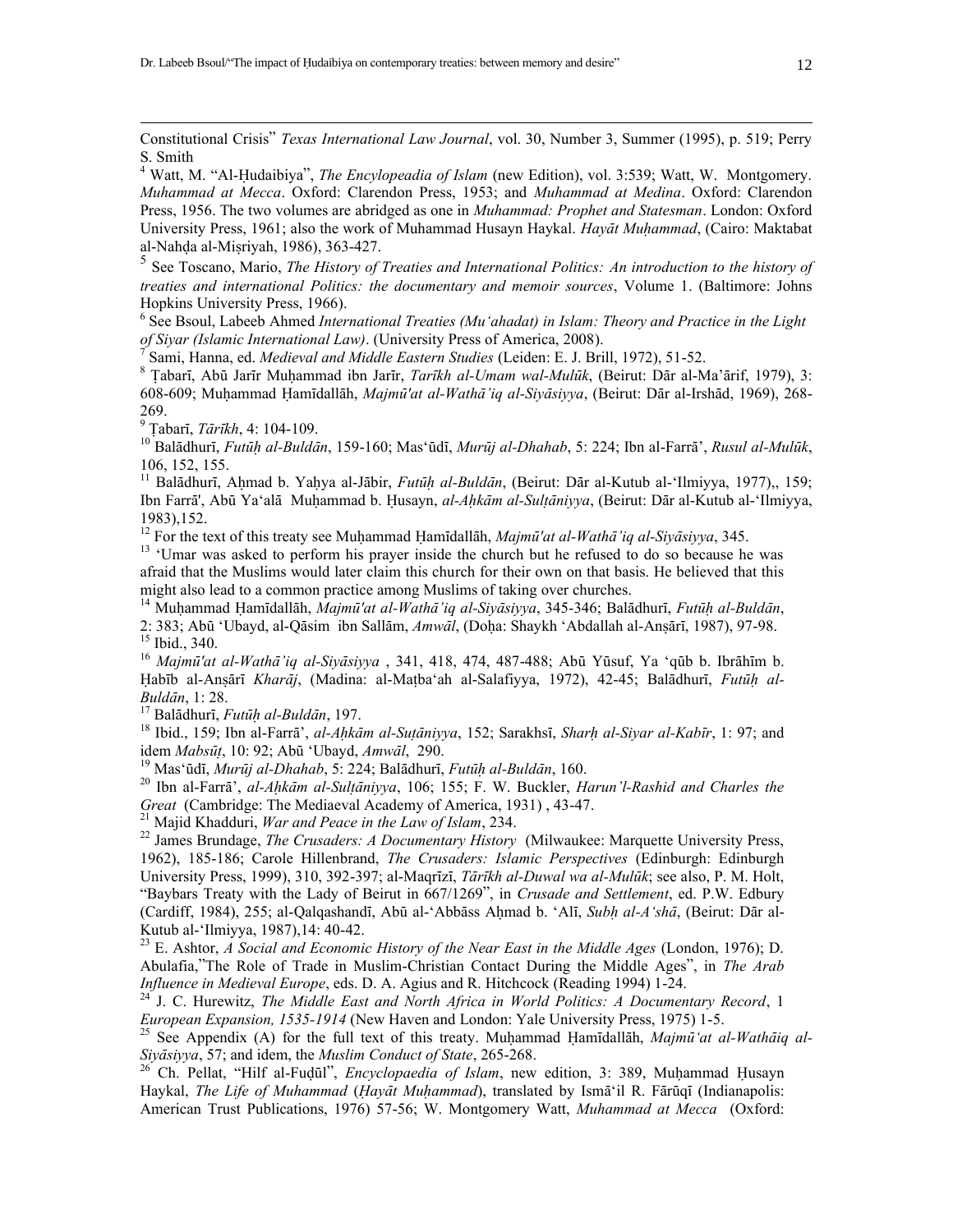Clarendon Press, 1952), 13-16; Ibn Hishām, Abū Muhammad 'Abd al-Mālik *al-Sīra al-Nabawiyya*, Cairo: Maktabat al-Kuliyyāt al-Azhariyya, 1971), 1: 133-135; Ibn Sa'd, Muhammad *Tabaqāt*, (Beirut: Dār Sādir, 1958), 1: 42;

<sup>27</sup> Muhammad Husayn Haykal, *The Life of Muhammad (Hayāt Muhammad*) 57; Ch. Pellat, "Hilf al-Fudūl", *Encyclopaedia of Islam*, new edition, 3: 389.

 $^{28}$  For more details on the peace treaties drawn up by the Arabs in the pre-Islamic era, see Irfan Kawar, "The Arabs in the Peace Treaty of A. D. 561", *Arabica*, 3, (1982?) 181-213; regarding the Muslims who participated in or heard about Hilf al-Fudūl in the pre-Islamic era, see W. Montgomery Watt, *Muhammad at Mecca* (Oxford: Clarendon Press, 1952).

 $29$  Hudaibiya was a valley a short day's journey from Mecca. This valley was the center of a local cult with a well and a sacred tree. A modest village afterwards arose here surrounding by lands rich in subterranean water. See the *Encyclopaedia of Islam*, 1913-1936 3, (1987) 328-329; Ibn Sa'd, *Tabaqāt al-Kubrā*, 2: 95-96. The Hudaybiya treaty is referred to by several terms in jurisprudence and the *Maghāzī* literature, being described as a *muwāda'a*,*musālama*, *hudna*, etc. See Ibn Qudāmā, *al-Mughnī*, 10: 522; Ibn Humām, *Fath al-Qadīr*, 5: 466; al-Ramlī, *Nihāyat al-Muhtāj*, 8: 102.

<sup>30</sup> Ibn Hajar al-'Asqalānī, *al-Isābā*, (Cairo: Maktabat al-Nahda, 1972),1: 94; Wāqidī, Abū al-Hasan 'Alī b. AÍmad al-NaysabËri, *al-MaghÉzÊ*,(London: Oxford University Press, 1966), 2: 61-112; Ibn Sa'd, *ÙabaqÉt*, 2: 95; Ibn Hishām, *Sīra*, 3: 332.

<sup>31</sup> Muhammad Husayn Haykal, *The Life of Muhammad (Hayāt Muhammad)* 179-183.

<sup>32</sup> See the following for additional information and details: W. Montgomery Watt, *Muhammad Prophet and Statesman* (London: Oxford University Press, 1961) 124-126; *Muhammad At Medina* (London: Clarendon Press, 1966), 10-16; Muhammad Husayn Haykal, *The Life of Muhammad*, 216-241, 242-248, and 299-316; Antonie Wessels, *A Modern Arabic Biography of MuÍammad* (Leiden: E. J. Brill, 1972), 162-164, Ibid., 299-316.

<sup>33</sup> Ibid., 317-318.

<sup>34</sup> Ibid.

 $\overline{\phantom{a}}$ 

<sup>35</sup> Ibid., 340-343.

<sup>36</sup> Ibn Hishām, *Sīra*, 2: 314-315; Ibn Sa'd, *Țabaqāt*, 2: 96-97; Maqrīzī, *Imtā*<sup>*' al-Asmā*<sup>'</sup>, 1: 289-291;</sup> Tabarī, *Tafsīr*, 29: 86.

<sup>37</sup> Ibn Sa'd, *ÙabaqÉt*, 2: 96-97; MaqrÊzÊ, *ImtÉ' al-AsmÉ'*, 1: 289-291; ÙabarÊ, *TafsÊr*, 29: 86;

Muhammad Husayn Haykal, *The Life of Muhammad (Hayāt Muhammad)*, 345-353.

<sup>38</sup> Ibn Qayyim al-Jawziyya, Shams al-Dīn Muhammad b. Abū Bakr al-Dimashqī, Zād al-Ma'ād, (Beirut: Dār al-Fikr, 1972), 3: 287.

<sup>39</sup> Taḥāwī, Abū Ja'far Aḥmad b. Muḥammad b. Salāma, *Muskhil al-Āthār*, (Cairo: Maṭba'at al-Answār, 1967),7: 302; Shawkānī, Muhammad b. 'Alī, *Nayl al-Awtār*, (Cairo: Matba'at Mustafā al-Halabī, 1971),8: 35; Ghazālī, Abū Hāmid Muhammad al-Țūsī, *Wajīz fī Madhhab al-Imām al-Shāfi'ī*, (Beirut: Dār al-Ma'ārif, 1978), 2: 196; Jalāl al-Dīn, 'Abdullah b. Najm, '*Iqd al-Jawāhir al-Thamīna*, (Beirut: Dār al-Gharb al-Islāmī, 1995),1: 480; 'Aynī, Badal-Dīn Mahmūd b. Ahmad, *Kashshāf al-Qinā*<sup>'</sup>, (Jadda: 'Abd al-'Azi.z University, Markaz al-Nashr al-'Ilmī, 1994), 3: 99-100; Ibn Miflih, Abū Ishāq Burhān al-Dīn Ibrahīm, al-Mubdi', (Beirut: Dār al-Kutub al-'Ilmiyya, 1994),3: 393; Shāfi'ī, Muhammad ibn Idrīs, al-Umm, (Cairo: Maṭba'at al-Sha'ab, 1903), 4: 201; Nawawī, Abū Zakariyā MuÍyÊ al-DÊn YaÍyÉ, *al-Muhadhdhab wa 'l-MajmË'*, (Beirut: DÉr al-Fikr, 1975),18: 87; Ibn QudÉma, Muwaffaq al-Dīn 'Abdullah b. Ahmad, *al-Mughnī*, (Beirut: Dār al-Fikr, 1983),10: 595. According to al-Tabarī, there was consensus among scholars regarding the status of emissaries. They must be well treated, respected and welcomed by their host in order to maintain the process of negotiations. If the emissaries are harmed or mistreated, this might cause further hardship throughout the negotiations. Therefore, Muslims must consider this while there are negotiations, even if the emissaries insult them. An example of this is when the Prophet received a messenger from the Meccans. The latter insulted the Prophet, and the Prophet's companions were very angry at his words. They were about to react to his statements, then the Prophet commanded them to honor and welcome the messenger without any harm for the sake of reaching an agreement with the Meccans. This became the customary practice among Muslims in their treatment of emissaries. Tabarī, *Ikhtilāf al-Fuqahā'*, (Beirut: Dār al-Kutub al-'Ilmiyya, 1980), 32.

 $40$  Ibid.

<sup>41</sup> See Ahmad Bashmīl, *Sulh al-Hudaybiya*, (Beirut: Dār al-Fikr, 1970), 280-200.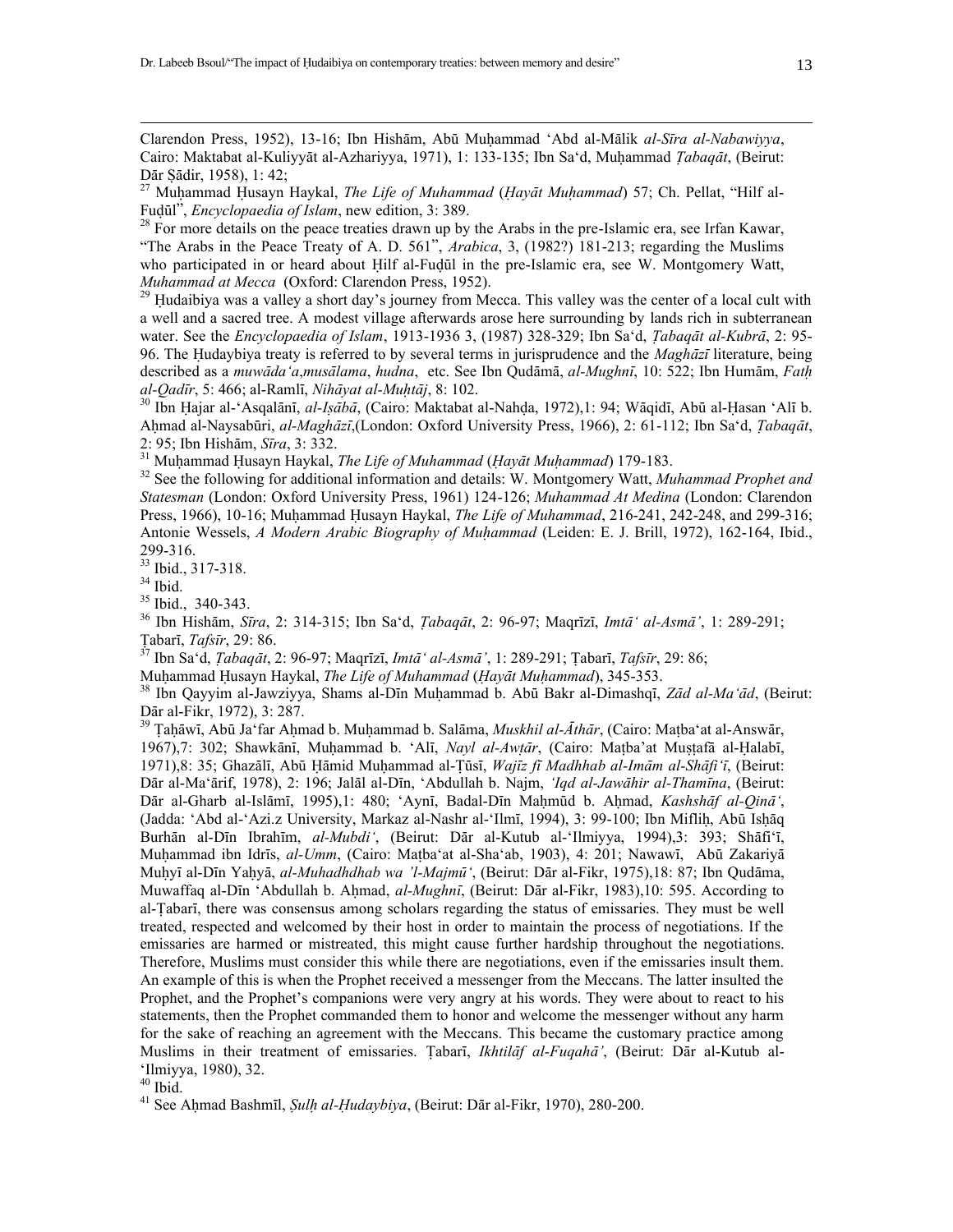<sup>42</sup> Ibn Kathīr, Abū al-Fidā 'Imād al-Dīn, *al-Bidāya wa al-Nihāya*, (Riyad: Maktabat al-Ma'ārif, 1966), 4:210-214; Țabarī, *Tārīkh*, 2: 620-644; Ya'qūbī, Aḥmad b. Isḥāq b. Ja'far, *Tārīkh*, (Beirut: Dār al-Kutub al-'Ilmiyya, 1999), 2: 35-37; Imran N. Hosein, "Diplomacy in Islam," *Muslim Education Quarterly* 3, 3 (1986), 70.

<sup>43</sup> Țabarī, *Tārīkh*, 2: 620-644; Yaʻqūbī, *Tārīkh*, 2: 35-37; Imran N. Hosein, "Diplomacy in Islam." *Muslim Education Quarterly*, 3, 3 (1986), 70. In addition to the classical historical sources that deal with the conduct of the Prophet during his lifetime, see the following: Montgomery Watt, *Muhammad: Prophet and Statesman* (London: Oxford University Press, 1961); idem, *Muhammad at Medina* (Oxford, England: Clarendon Press, 1956); Muhammad Husayn Haykal. *The Life of Muhammad*.

<sup>44</sup> Muhammad Husayn Haykal, *The Life of Muhammad*, 400-408.

<sup>45</sup> Ibid., 356.

 $\overline{\phantom{a}}$ 

<sup>46</sup> Ibn Ishāq, *Sīra*, 2: 316-317; Ibn Sa'd, *Tabaqāt al-Kubrā*, 2: 97; Ibn Hajar, *Fath al-Bārī*, 5: 343; Ibn Qayyim al-Jawziyya, *Zād al-Ma'ād*, 3: 140; Ibn Humām, *Fath al-Qadīr*, 4: 293; Shawkānī, *Nayl al-Awtār*, 8: 56. Some disagreements evolved among scholars as to the period of effectiveness of the treaty of Hudaibīya, with some saying that it was for ten years and others saying four years. Ibn 'Adī in his *al-Kāmil*, Ibn al-Ḥākim in his *Mustadrak*, Țabarānī in *al-Awsat* and Abū 'Ubayd in his *Amwāl* indicate the time period of the *sulh* concluded between the Prophet and the Meccans was four years. However, according to the majority of classical sources, the al-Hudaibiya *sulh* was ten years, as indicated in Ibn Ishāq, *Sīra*, 2: 316-317 and Ibn Sa'd, *Tabaqāt*, 2: 92.

 $47$  Ibid.

<sup>48</sup> Jassās, Abū Bakr Ahmad b. 'Alī al-Rāzī, *Ahkām al-Qur'ān*, (Beirut: Dār al-Fikr, 1980), 3: 69-70.

<sup>49</sup> Dardīr, *al-Sharh al-Kabīr*, 2: 205-206; Wansharīshī, *al-Mi'yār al-Mu'rib*, (Beirut: Dār al-Gharb al-IslÉmÊ, 1981),2: 207-208; ShÉfi'Ê, *Umm*, 4: 108; NawawÊ, *al-Muhadhdhab* with *the MajmË'*, 18: 221- 222; Ibn Qudāma, *al-Mughnī*, 10: 509-510; Abū Ya'lā, *al-Ahkām al-Sultāniyya*, 49; Ibn al-Murtadā, Ahmad b. Yahya, *al-Bahr al-Zashkhār*, (Beirut: Muassasat al-Risālah, 1975), 6: 446; Shawkānī, Muhammad b. 'Alī b. Muhammad, *al-Sayl al-Jarrār*, (Beirut: Dār al-Kutub al-'Ilmiyya, 1984), 4: 565; Ibn al-Azraq, AbË MuÍammad 'Abdullah al-AndalusÊ, *BadÉ'i' al-Sulk fÊ ÙabÉ'i' al-Mulk*, Tunisia: al-Dār al-'Arabiyya lil-Kutub, 1979), 2: 576-577.

<sup>50</sup> Majid Khadduri, *War and Peace in the Law of Islam*, 276.

<sup>51</sup> Hans Kruse, "The Foundation of Islamic International Jurisprudence," *Journal of the Pakistan Historical Society* 3 (1955): 231 Christopher A. Ford in his "Siyar-zation and its discontent: International law and Islam's Constitutional Crisis" *Texas International Law Journal*, Summer (1995), p.499-504.

<sup>52</sup> See Marcel A. Boisard, "On the Probable Influence of Islam on Western Public and International Law," *International Journal of Middle Eastern Studies* (1980) 11: 429-450; *Humanism in Islam*, 149; D. de Santillana, *Law and Society in the Legacy of Islam*, eds., Thomas Arnold and Alfred Guillaume, 310; Muhammad Tal'at Ghunaymī, *The Muslim Conception of International Law and the Western Approach*, 85; Hans Kruse, "The Foundation of Islamic International Jurisprudence," *Journal of the Pakistan Historical Society* 3 (1955): 231 and "The Islamic Doctrine of International Treaties," *Islamic Quarterly*  (1954) 1: 152-158; Muhammad Hamidallah, *The Emergence of Islam*, 105-107.

<sup>53</sup> Lesch, Ann Mi., and Mark Tessler (eds.). *Israel, Egypt and the Palestinians: From Camp David to the Intifada*. Bloomington: Indiana University Press, 1989.

<sup>54</sup> Gerner, Deborah J. *One Land. Two Peoples: The Conflict Over Palestine*. 2<sup>nd</sup> ed. Boulder, Colo.: Westview Press, 1994:124-128; Shibley, Telhami *Power and leadership in International Bargaining: the path to the Camp David accords*. New York: Columbia University Press, 1990; Graham Usher. *Dispatches from Palestine: the rise and fall of the Oslo peace process*. London; Sterling, Va.: Pluto Press, 1999: 2-3.

<sup>55</sup> William B. Quandt *The Middle East: ten years after Camp David*, Washington, D.C.: Brookings Institution, 1988.

 $56$  According to Islamic law the contract must be fulfill and this obligation derived from the Qur'an and Sunna. Furthermore, the contract is not merely a seculars undertaking it constitutes "both religious and legal obligation." If we look at the content of both Camp David Peace Accord and Oslo, we realized that the Israeli the one who breach the contract whether directly or indirectly intentional or intentionally, The Israeli the one who violate the principle of treaties especially when they assumed the distrust of the other parties. The case of the Egyptians P.O.W. was not part of the Camp David Peace Accord, although it is an essential demand on behalf of the Egyptian families…, Yet Egypt went along and signed the treaty with Israel, this was not enough the Israeli mobiles their secret agents and stationed them in Egypt for further